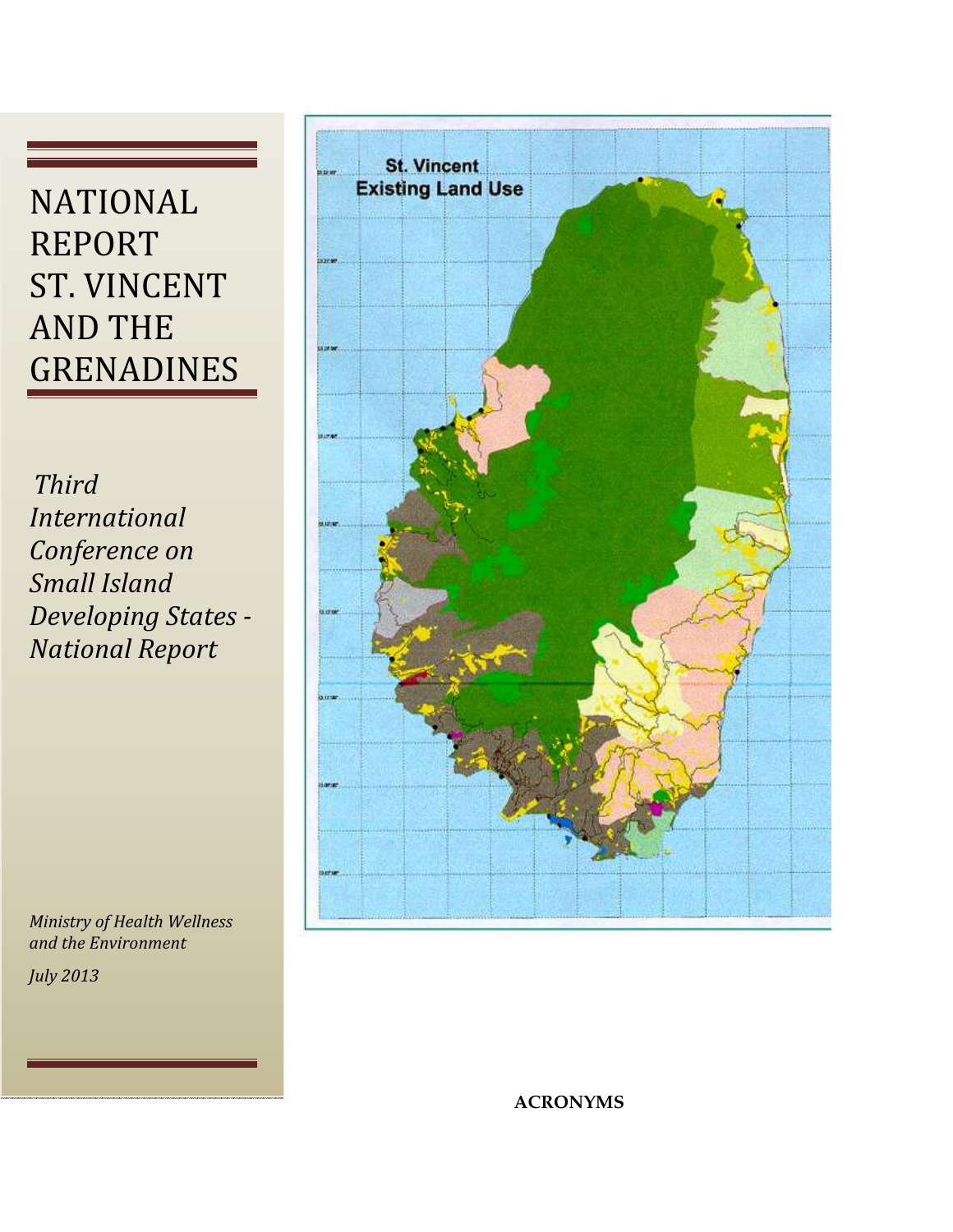| <b>ALBA</b>    | Bolivarian Alliance for the Americas                         |
|----------------|--------------------------------------------------------------|
| <b>BPOA</b>    | Barbados Program of Action                                   |
| <b>CARICOM</b> | Caribbean Community                                          |
| CCCCC          | Caribbean Community Climate Change Centre                    |
| <b>CCI</b>     | Caribbean Challenge Initiative                               |
| <b>CDB</b>     | Caribbean Development Bank                                   |
| <b>CDEMA</b>   | Caribbean Disaster Emergency Management Agency               |
| <b>CFCs</b>    | Chlorofluorocarbon                                           |
| <b>CITES</b>   | Convention against International Trade in Endangered Species |
| <b>CPA</b>     | <b>Country Poverty Assessment</b>                            |
| <b>CRFM</b>    | Caribbean Regional Fisheries Management                      |
| <b>CSO</b>     | Civil Society Organization                                   |
| <b>CWSA</b>    | Central Water and Sewerage Authority                         |
| FAO            | Food and Agriculture Organization                            |
| <b>FDI</b>     | Foreign Direct Investment                                    |
| <b>ECCB</b>    | Eastern Caribbean Central Bank                               |
| EEZ            | <b>Exclusive Economic Zone</b>                               |
| <b>GEF</b>     | Global Environmental Facility                                |
| <b>GDP</b>     | <b>Gross Domestic Product</b>                                |
| <b>HLDC</b>    | Housing and Land Development Organization                    |
| <b>MDGs</b>    | Millennium Development Goals                                 |
| <b>MIC</b>     | <b>Middle Income Countries</b>                               |
| <b>MSE</b>     | Micro and Small Enterprise                                   |
| <b>MSI</b>     | Mauritius Strategy for Implementation                        |
| <b>NCCP</b>    | National Commission on Crime Prevention                      |
| <b>NEMO</b>    | National Emergency Management Organization                   |
| <b>NESDEC</b>  | National Economic and Social Development Council             |
| <b>NESDEP</b>  | National Economic and Social Development Plan                |
| <b>NGO</b>     | Non-Government Organization                                  |
| <b>OAS</b>     | Organization of American States                              |
| <b>ODA</b>     | <b>Official Development Assistance</b>                       |
| <b>OECS</b>    | Organization of East Caribbean States                        |
| PAHO           | Pan-American Health Organization                             |
| POPs           | Persistent Organic Pollutants                                |
| <b>PRSP</b>    | <b>Poverty Reduction Strategy Paper</b>                      |
| <b>PSIP</b>    | <b>Public Sector Investment Programme</b>                    |
| <b>SD</b>      | Sustainable Development                                      |
| <b>SGD</b>     | St. Georges Declaration                                      |
| <b>SIDS</b>    | <b>Small Island Developing States</b>                        |
| <b>SPACC</b>   | Special Project on Adaptation to Climate Change              |
| <b>SVG</b>     | St. Vincent and the Grenadines                               |
| <b>UN</b>      | <b>United Nations</b>                                        |
| <b>UNCBD</b>   | United Nations Convention on Biological Diversity            |
| <b>UNCCD</b>   | United Nations Convention to Combat Desertification          |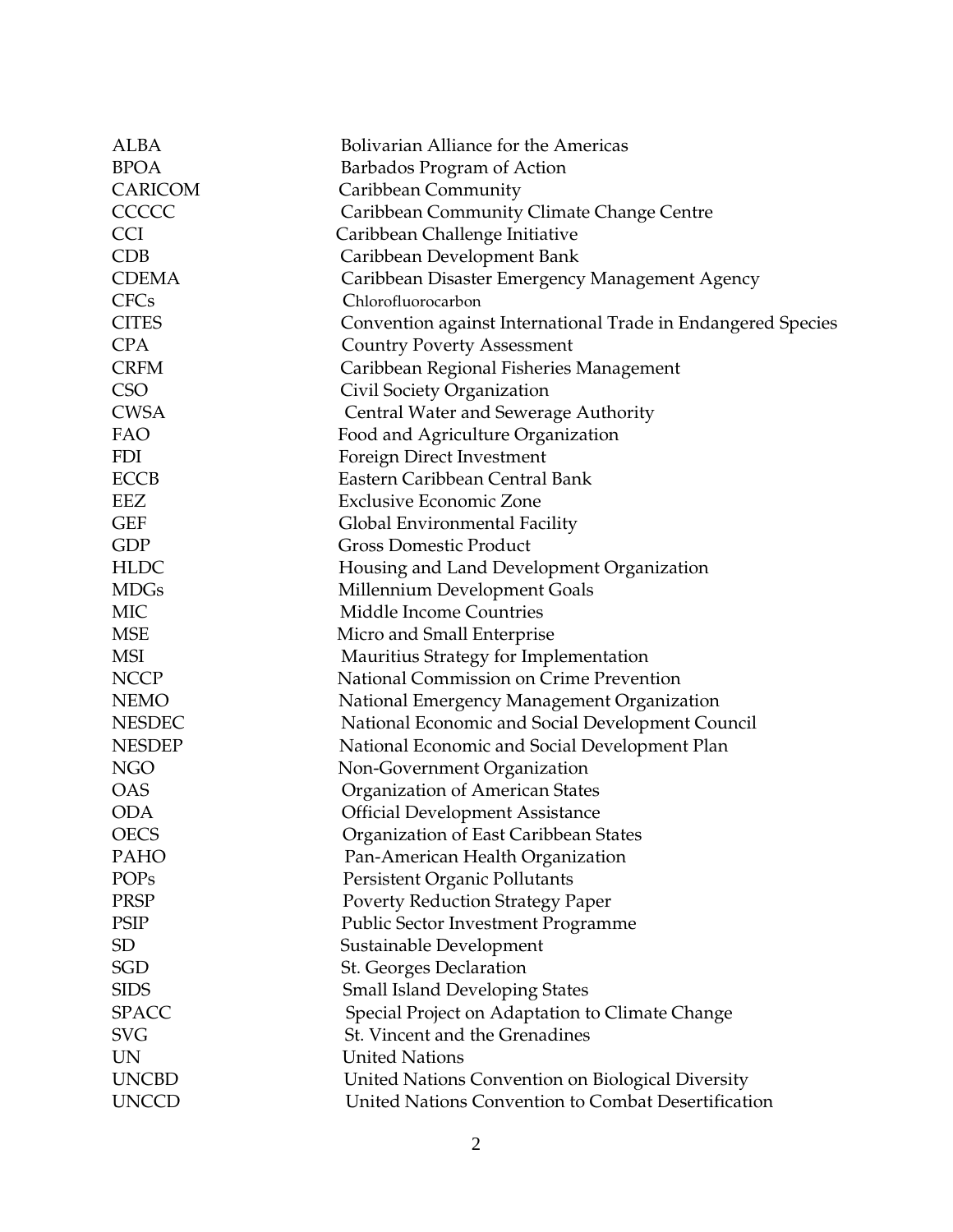UNFCCC United Nations Convention on Climate Change VINLEC St. Vincent Electricity Services

**1.0 Introduction**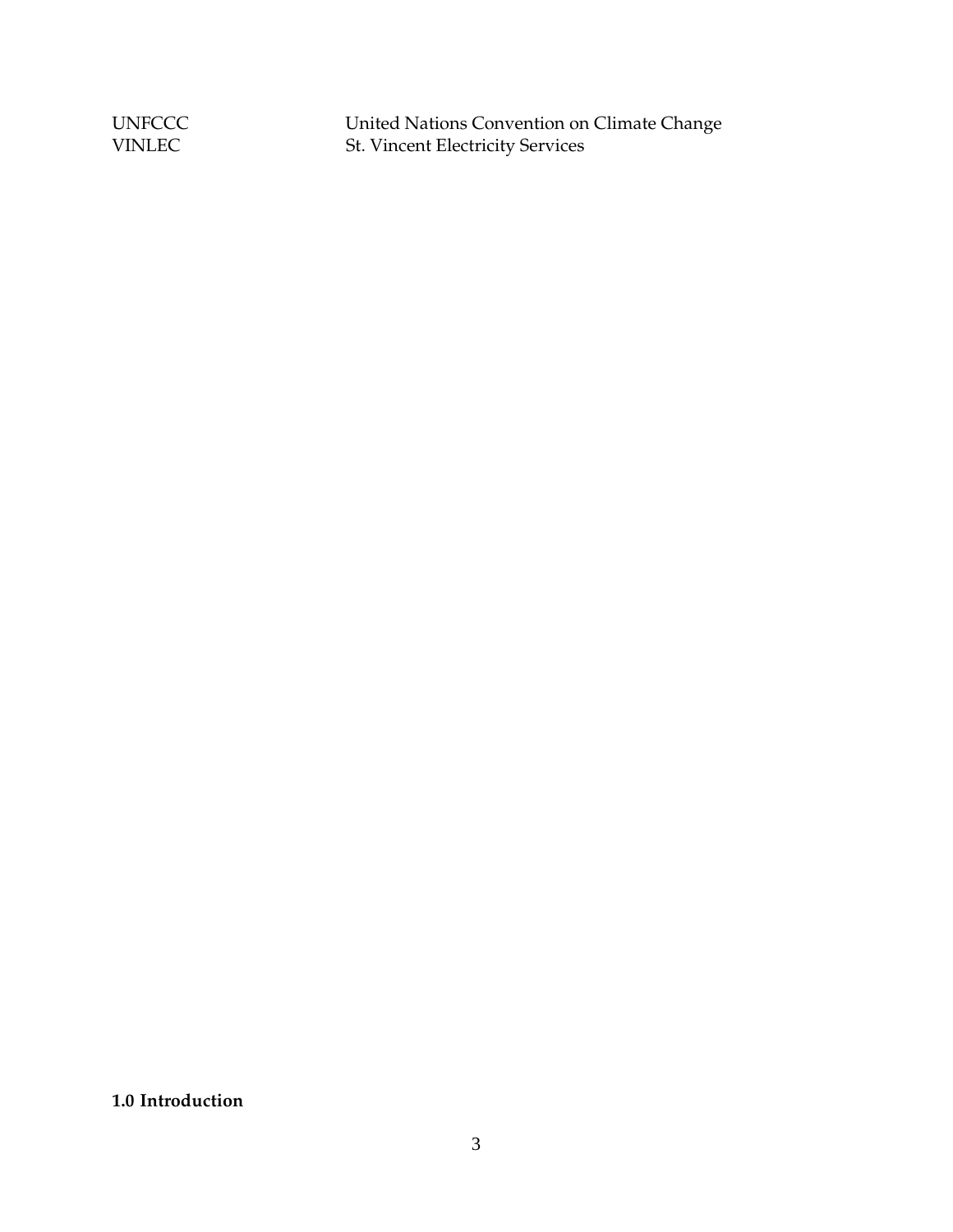**1.1 Summary of Preparation**: St. Vincent and the Grenadines (SVG) as an active member of Caribbean Community (CARICOM) and the Organization of East Caribbean States (OECS), endeavors to fulfill all of the obligations and reporting requirements to these organization and the international community as it relates to conventions and treaties. This country also embraced the principles of Agenda 21 and the 14 point program of the Barbados Program of Action (BPOA). The preparation process leading to Rio+20 got off to a late start and consequently a national report was not prepared for that meeting.

This country embraced the call for a Small Island Developing States (SIDS) +20 meeting that is now scheduled for Samoa in 2014. In preparation for this meeting, St. Vincent and the Grenadines convened a stakeholder consultation on Wednesday June12th, 2013. Twenty persons participated in the consultation. They represented fifteen (15) public sector entities, two (2) private sector persons, one person represented youths and three (3) persons represented civil society and Non-government Organizations (NGO).

The facilitating consultant presented a historic overview from Rio 1992 to Rio+20 in 2012 highlighting the plight and path of SIDS and St. Vincent and the Grenadines in particular. Recurring themes such as Sustainable Development (SD), poverty alleviation, partnerships and financing were examined in more detail. Following the presentation, each participant was invited to speak on the role of their respective organization in the implementation of the BPOA and Agenda 21 as vehicles to achieving Sustainable Development. The meeting weighed in on the individual contributions to provide a more nationalistic flavor rather than the sectorial view presented.

Prior to the consultation, the invitees were presented with a list of questions to be addressed. The questions were fashioned to provide the answers to the main messages in this report, namely, progress on the implementation of the BPOA; sustainable development under the subheadings of economic, environmental, social and cultural; issues and barriers to SD; gaps and constraints; new and emerging challenges; recommendations for SD in SVG.

The draft report was then reviewed by the participants and other relevant personnel not present at the consultation. The following is the result of this effort.

**1.2 THE DEVELOPMENT CONTEXT:** THE ST. VINCENT AND THE GRENADINES NATIONAL ECONOMIC AND SOCIAL DEVELOPMENT PLAN 2013 - 2025 has been elaborated around a specific set of strategic goals, objectives and targets so as to facilitate and guide the optimal improvement of the quality of life for all Vincentians.

The Development Plan is premised on the workings of an economy in which the private sector, the cooperative sector and the State have efficacious, complementary roles as part of a "mixed economy". The practical policy signposts are determined by the sensible criteria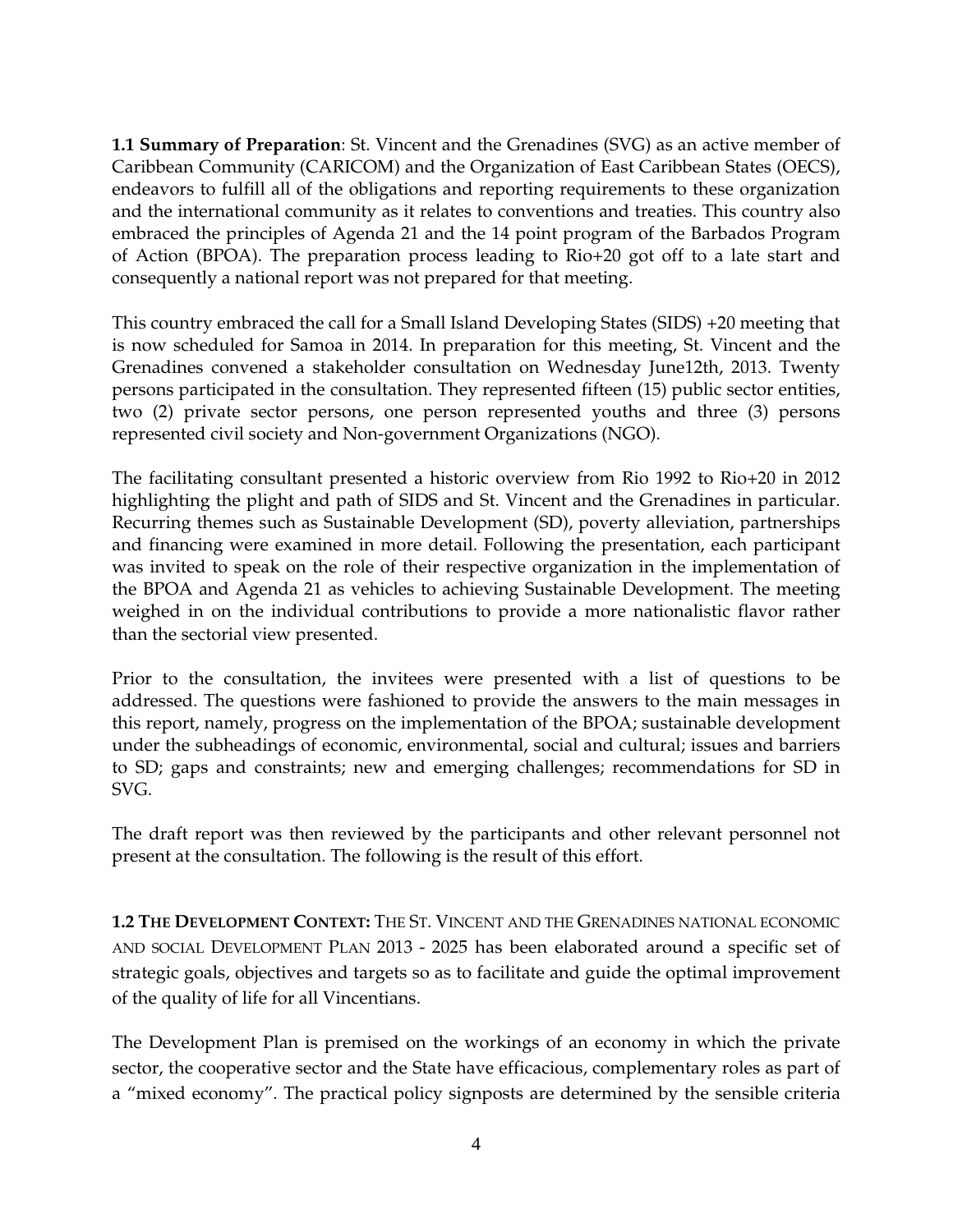of efficiency, fairness, sustainability, and appropriateness in a small, vulnerable, multiisland economy. Accordingly, this Development Plan is conceived in a flexible, though focussed, way, but not possessed of the rigidities historically associated with such exercises in centrally-planned economies.

Underlying this Development Plan is a vision, philosophy, a strategic economic outlook, a good governance framework, and a quest to ennoble, further, in material and non-material respects, the Vincentian component of our Caribbean civilization<sup>1</sup>.

Comparative social indicators show improvement in the living conditions of Vincentians. Poverty studies conducted under the Country Poverty Assessment 2008 (CPA) revealed that between 2007 and 2008 the Poverty Headcount Index was at 30.2% a reduction of 7.3% over the 1995/96 figure. Meanwhile a more favourable reduction was seen in the indigence level of 2.9% an impressive reduction of 22.8%.

Agriculture which for decades underpinned the economy has declined significantly over the last decade due to restrictive trade regimes. This has resulted in significant land use change. These changes are taking place amidst a conscious effort to protect biodiversity, reduce land degradation and greenhouse gas (GHG) emissions, obligations of the Rio conventions ratified by this country.

There is no formal sustainable development agenda in St. Vincent and the Grenadines but most of the elements spelt out in the Barbados Program of Action have been addressed to some measure in the country's development thrust in a sectorial manner as reflected by the Medium Term economic Strategy Paper (MESTP) and the National Economic and Social Development Plan (NESDP). The findings of one independent reviewer<sup>2</sup> show St. Vincent and the Grenadines as having achieved seven of the eight Millennium Development Goals (MDGs) being deficient only in Goal 8, Global Partnership for Development. However, the MDG monitoring unit based in the Statistical Department of the Government recorded only partial success for Goals 3, 4, 6 and 7. The challenge with goal number 7 is the weak data collection mechanism to facilitate tracking of the indicators. Tracking Goal number 8 has also proved challenging and there is often a big difference between partnership pronouncement and implementation.

**1.3 Facing the future:** St. Vincent and the Grenadines, like many other SIDS, has struggled to attract Foreign Direct Investment (FDI). The small size of the domestic markets, limited natural and human resources coupled with declining ODA, restrictive international markets and the vagaries of climate change have all contributed to a sluggish economic environment. Despite these challenges, the government of St. Vincent and the Grenadines

<u>.</u>

<sup>1</sup> Dr. *The Hon.* Ralph E. Gonsalves

Foreword - St. Vincent and the Grenadines National Economic and Social Development Plan 2013- 2025

<sup>&</sup>lt;sup>2</sup> Dr. Roslyn Ambrose; GHS Anniversary Lecture 2013.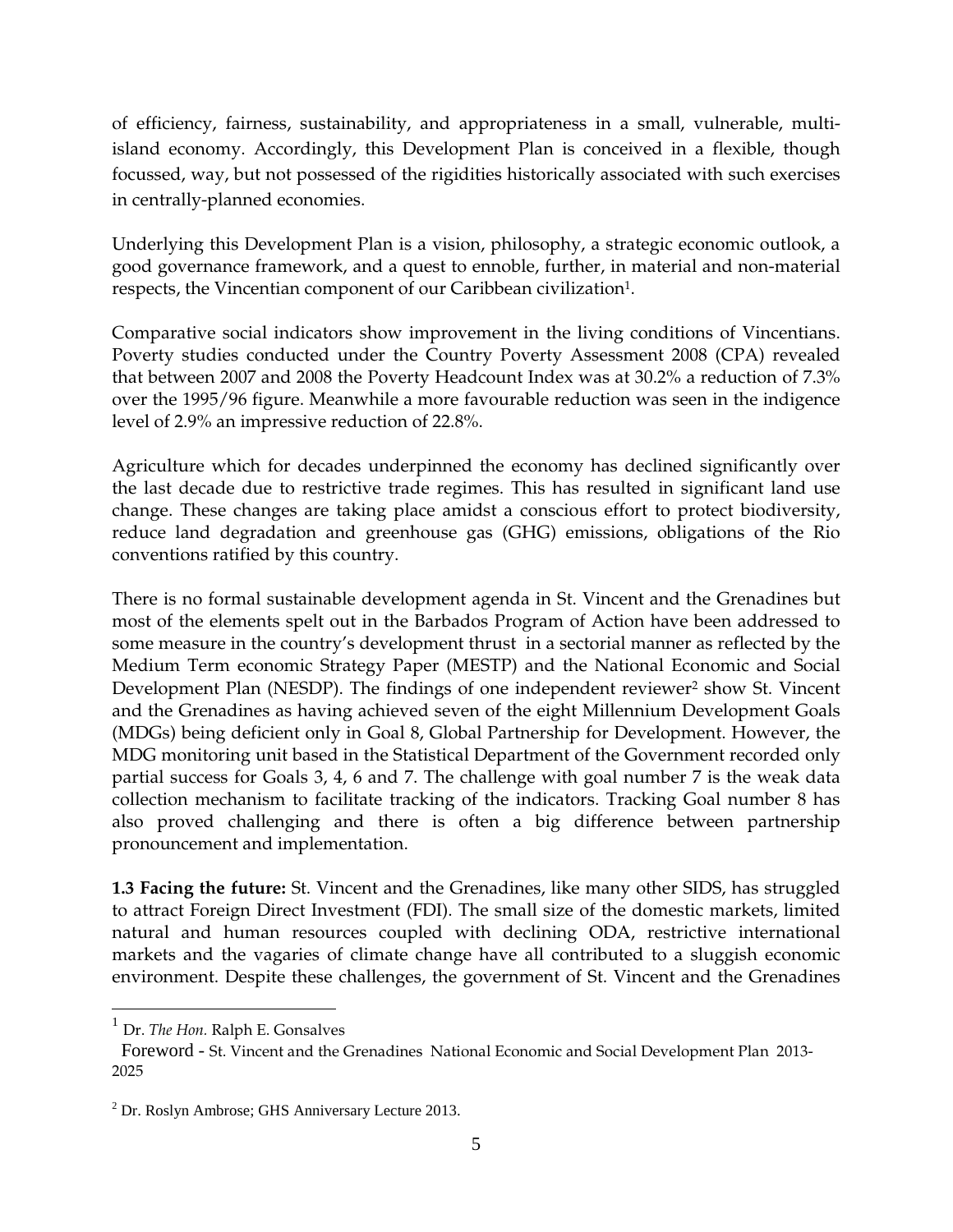maintains a proactive stance with an economy growing at an average of 0.8% per annum for the past three years. The government has rebalanced the state-market relationship in such a way that the private sector assumes a more pivotal role in national development. This development approach will be supported by the following broad principles:

- The implementation of prudent fiscal management;
- The pursuit of sustainable debt management strategies ;
- The improvement in public revenue measures;
- The strengthening of the legal and regulatory framework;
- The mobilization of resource and concessionary financing for social and economic development;
- The implementation of a targeted Public Sector Investment Program (PSIP) and the completion and implementation of the Poverty Reduction Strategy Paper (PRSP).

**1.4 The Report**: St. Vincent and the Grenadines did not prepare a specific Rio+20 report due to capacity constraints and the fact that the country was actively involved in the preparation of its 2013-2025 Development Plan which encapsulates the issues of Rio and the post 2015 UN Development Agenda. This report therefore reflects the philosophy and issues central to the 2013-2025 Development Plan with comments and iterations from the multi-stakeholder preparatory process that culminated with a consultation on June 12<sup>th</sup> 2013.

This report is divided into six sections. Section 1 is a snapshot of the country's current development standing while Section 2 takes a look at how the country got to this point. Section 3 speaks to the renewed commitment by government to achieve sustainable development through a Compaq with civil society and a continued search for reliable partnerships while Section 4 delineates the challenges to this effort [existing, new emerging]. The final two Sections highlight priorities for Sustainable Development (Section 5) and the main messages for the post 2015 period in Section 6.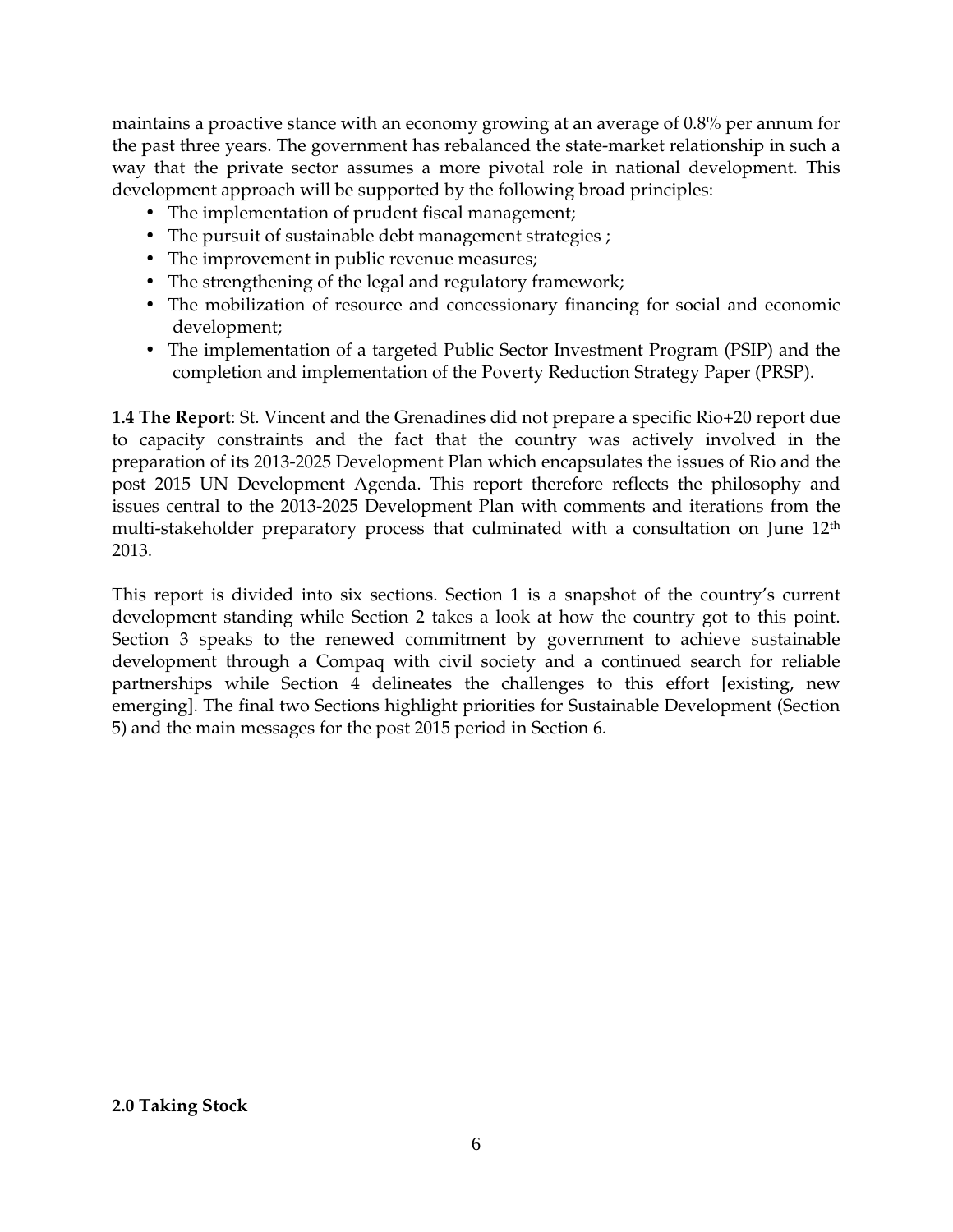**2.1 Implementation of BPOA and MSI**: The fourteen (14) point Barbados Programme of Action and the additional elements outlined in the Mauritius Strategy for Implementation are reviewed in groups under the sustainable development pillars instead of as independent elements.

**2.1.1 Economic Sustainability:** During the period 2000 – 2010, the Government of St. Vincent and the Grenadines maintained a relatively prudent fiscal policy stance using *inter alia* the following policy instruments

- Economic stimuli in the form of tax reductions on the standard rate of company taxes from 40 percent in 2001 to 32.5 percent in 2009); reductions in similar number to the marginal rate of personal income tax; the increase in the personal tax threshold below which personal income tax is paid from \$12,000 in 2001 to \$18,000 in 2009; the reduction in taxes in the area of tourism to 30 percent;
- Economic stimuli through subsidies on agricultural inputs including fertiliser, to farmers. (Farmers also do not pay taxes on their farm incomes and receive subsidies on motor vehicles for use in relation to farming;
- Economic stimuli through subsidies and transfers of various kinds to the poor, the elderly, children, and expectant mothers;
- Economic stimuli through substantial wage and salary increases for various categories of workers and public employees;
- Economic stimuli through a focused public sector investment programme especially with grants, soft loans, and other affordable loans;
- Economic stimuli through the facilitation of private sector investment both domestic and foreign by way of fiscal incentives and other socio-economic policies

 The continuous growth in revenue (in all of the years except 2009), accompanied by contained expenditure is a reflection of the success of these measures. For the 2011 fiscal year, the Central Government's fiscal position weakened compared to 2010. During the same period, the Financial Intermediation sector grew by an average annual rate of 2.4 percent while Tourism grew by 2.9 percent and Agriculture 0.5 percent despite the loss of the European market and the decline in banana sails. Overall, the economy remains stable with small fluctuations ending in a plus.

**Agriculture** continues to be critical to St. Vincent and the Grenadines as the country strives to ensure food security, maintain international trade and a sustainable livelihood for farmers. The Ministry sees an extension of the 'Education Revolution' into the farming community as a way to make Science and Technology work for farmers to manage and master the external trade standards that currently bedevils farmers. The decline in banana production significantly affected the economy although the number of persons earning a livelihood from agriculture has declined only marginally.

--Implementation of a EC\$33 million project funded by the EU under the Banana Accompanying Measures (BAM) is aimed at Modernizing the Agriculture Sector.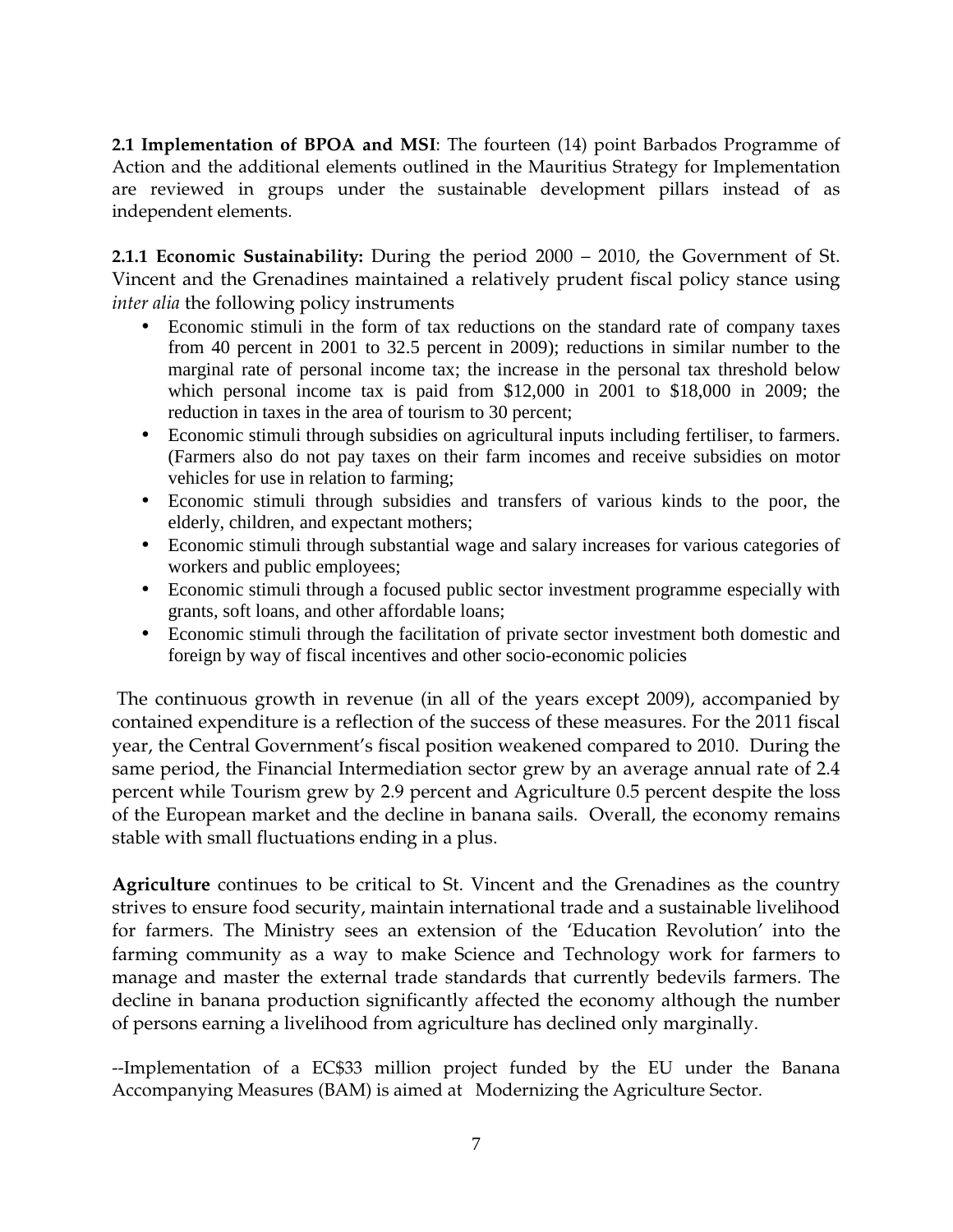The **Fisheries** Division is using the Food and Agriculture Organization (FAO) code of conduct on responsible fishing in its work with fisher folks and civil society groups to enable compliance with fisheries regulations aimed at making fishing sustainable and adhering to the international agreed fishing practices.

The 2012 draft Fisheries and Aquaculture Policy and Action Plan takes on board all relevant obligations set by the Convention on Biological Diversity (CBD) and Convention on International Trade in Endangered Species (CITES). St. Vincent and the Grenadines partners with the Caribbean Regional Fisheries Management (CRFM) to manage regional fish stocks. Further protection and management of coastal and marine resources is provided under the 2012 National Parks, and Protected Area system Plan (2010-2014).

Illegal fishing still occurs in the national waters of St. Vincent and the Grenadines often calling the National Coast Guard into active duty.

**Forest** management continues to be a challenge in the face of increase demands for land for housing and agriculture. The Integrated Forest Management project with local funding from the Electricity and Water companies is showing the true value of forest. There is still more work to be done in valuing natural resources in SVG. To this end NGOs and civil society organizations have teamed up under the slogan "Everyone owns the Forest".

The competitiveness of the **manufacturing** sector in St. Vincent and the Grenadines has been constrained by company size, finance, management and increased liberalization. Government's response to this challenge is a constant review of the macroeconomic framework including the incentive regime in order to attract investment, improve the quality and expand the range of manufactured products in St. Vincent and the Grenadines.

The **Tourism** Sector declined by an average 2.9 percent per annum during the period 2001 - 2010. However, over the past five years there has been a small but steady increase in cruise ship arrivals but not a commensurate revenue increase. It is anticipated that the International Airport Development will contribute to the growth of the tourism sector.. Additional support is being provided by private sector investment like the Buccament Bay Hotel Development and the Canouan jet port and hotel Development.

St. Vincent and the Grenadines is fiscally dependent on international **trade** transactions for revenue. As a result, Public-Private Sector partnerships in Trade Policy Formulation, Negotiation and Implementation are encouraged.

**Energy**: The Vincentian economy continues to be affected by developments in the international petroleum market, primarily fluctuations in the world oil prices. In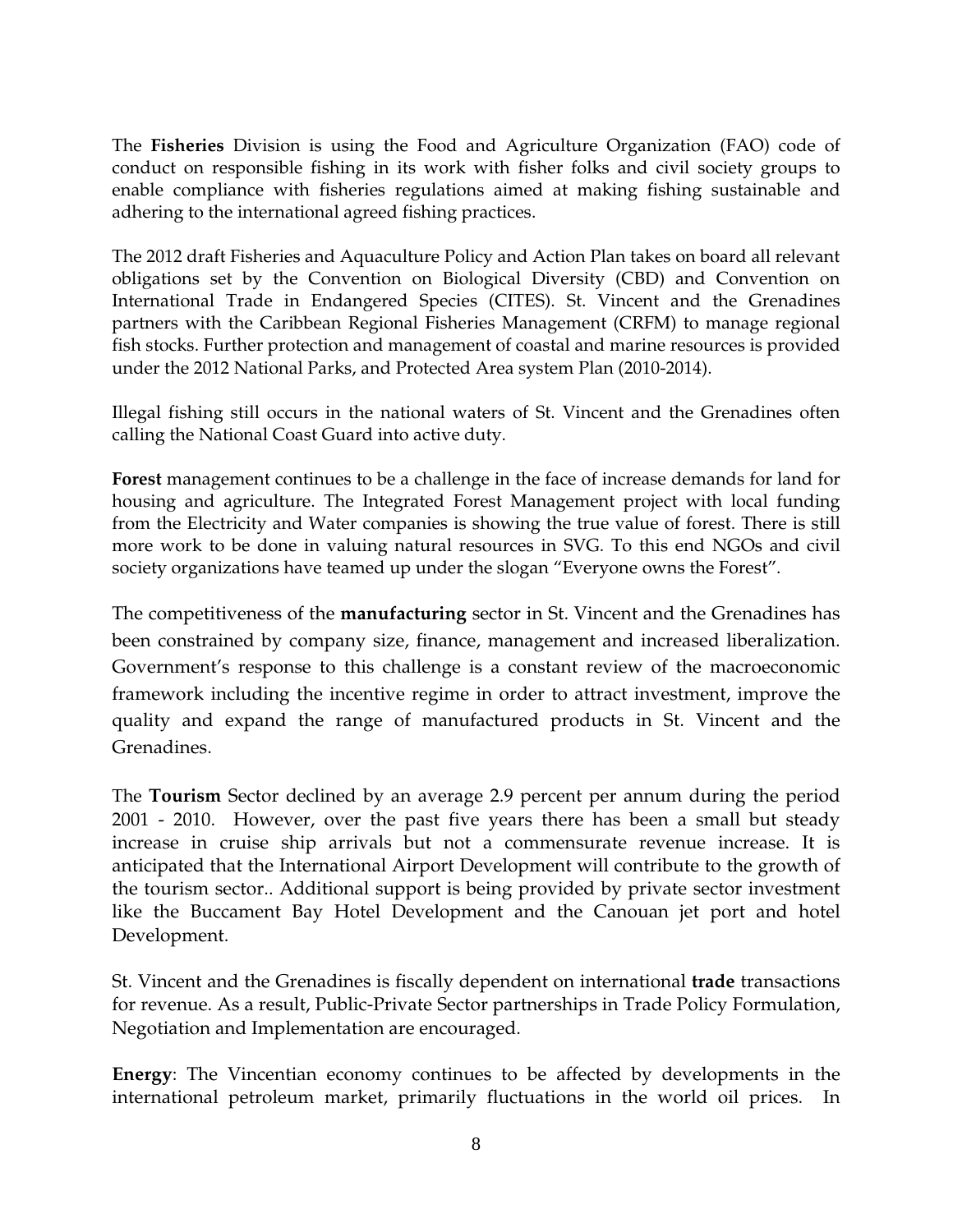response, the Government has fashioned a comprehensive National Energy Policy (NEP) under which efforts have been made to develop the non-oil energy resources. St. Vincent Electricity Services Limited (VINLEC), the sole producer of electricity is encouraging the move to renewable energy by continuing its data gathering exercise which is required for the establishment of a wind farm and providing grid connectivity for small energy producers. In addition, under the EU funded Energy Conservation Project, several energy saving initiatives were implemented including the installation photovoltaic systems on several government buildings. Approximately 20% of the island current electricity demand comes from hydroelectricity. However, over the last ten years, this amount has fluctuated significantly during the dry season causing an increase in the diesel consumption to meet the country's base demand. Works is also continuing on the geothermal energy exploration initiative.

**2.1.1.1 Gaps in BPOA Implementation**: Despite the high level of implementation of the principles of sustainable development detailed in the BPOA and the MSI, there are some implementation challenges for SVG. These include, *inter alia,:* 

- Need for improved science and technology skills to address quarantine and phyto-sanitary issues.
- Development of market standards (HASAP, EURO GAP,) to facilitate open trade.
- Valuing the forest and its resources so that adequate financing can be provided for forest management.
- Making renewable energy competitive with fossil based fuel.
- Significant shortfall in international financing for development; the Monterrey consensus seem mythical.
- The tourism industry needs to go green at a faster rate to attract clients.

**2.1.2 Environmental Sustainability:** Maintenance of healthy ecosystems and the sustainable use of natural resource is the goal of the Environmental Management Department within the Ministry of Health Wellness and the Environment. In pursuit of this goal, the government has signed the St. Georges Declaration (SGD) of Principles for Environmental Sustainability in the OECS, ratified the Convention on Biological Diversity (UNCBD) and met all of the obligations associated with these agreements. The government has also ratified the United Nations Framework Convention on Climate Change (UNFCCC), the Convention to Combat Desertification (UNCCD) [and fight land degradation], the Cartagena Protocol on land based sources of marine pollution, and the Stockholm Convention on persistent organic pollutants (POPs). St. Vincent and the Grenadines has also signed on to the Caribbean Challenge Initiative (CCI) with the pledge to protect 20% of its near shore marine and coastal resources by 2020. All of these efforts are designed to conserve the island's natural resources, manage its biodiversity resources and ensure a clean safe and healthy environment. Compliance with the obligations of the aforementioned agreements is indicative of St. Vincent and the Grenadines achievement of MDG 7.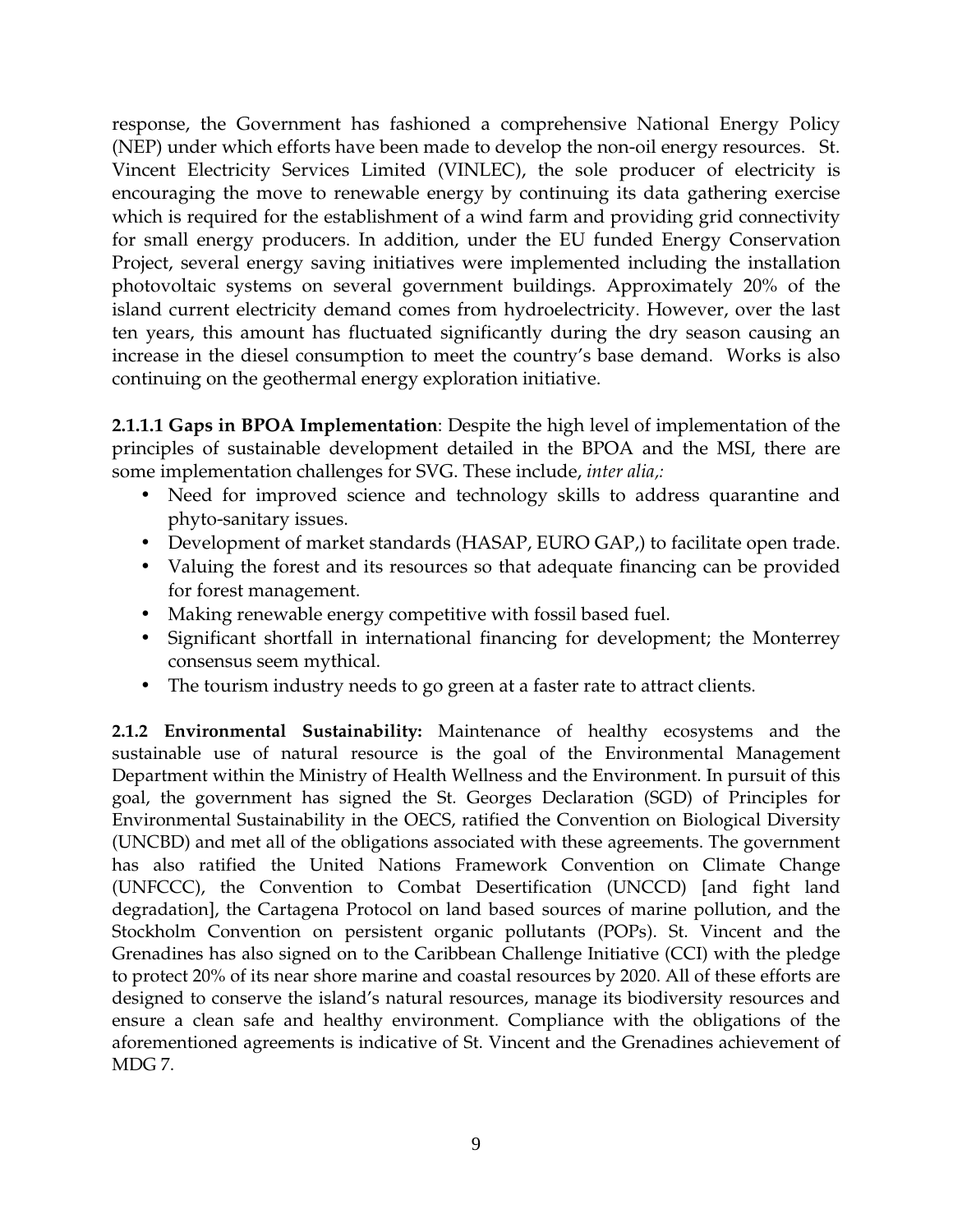In terms of **fresh water resources**, mainland St. Vincent has 100% coverage provided by the Central Water and Sewerage Authority (CWSA) while the Grenadines which have no surface water rely heavily on rainwater harvesting and few artesian wells. Working with the CCCCC the government has accessed resources from the GEF under the Special Project on Adaptation to Climate Change (SPACC) to install a Reverse Osmosis plant in Bequia. The plant is driven by solar energy in keeping the islands green agenda. It is the intention to reproduce this success on other Grenadine Islands in order to expand the provision of potable water to the Grenadines. In order to ensure optimal utilisation of the water resources, there is a concerted effort to promote conservation measures and best water use practices and to address quality and reliability of the water resource.

Over the last decade**, solid waste management** in St. Vincent and the Grenadines has shown marked improvement. Everywhere on the main island, St. Vincent, there is waste collection at least once per week. There is a draft policy on chemical waste management that covers all pesticides and toxic chemicals. St. Vincent and the Grenadines has attained its agreed target under the Montreal Protocol; CFCs have now been completely phased out. There is an active private sector lead scrap metal recycling export program in place but plastic waste is still a major concern.

St. Vincent is a member of the **Caribbean Disaster Emergency Management Agency (CDEMA)** an inter-regional supportive network of independent emergency units that responds to disasters wherever they occur in the region. Through this mechanism, St. Vincent has provided and received assistance in times of disasters. The national emergency management organization (NEMO) falls under the ambit of the Prime Minister's Office giving it a high profile commensurate with the national expectations.

**Climate Change** impacts can stunt the economic and social development efforts of Small Island Developing States like St. Vincent and the Grenadines. The increased coastal erosion, droughts, floods and landslides of the last decade have severely impacted livelihoods and government have neither the financial or technical resources to address these challenges.

St. Vincent and the Grenadines has submitted only one National Communication to the secretariat of the UNFCCC and the Technology Needs Assessment remains incomplete. On the ground there is no real indication that the country is able to handle the vagaries of climate change. Adaptation efforts seen are the natural response of the Vincentian people with little infusion of the lessons learnt from the global community. The CCCCC, OAS, OECS and the UN agencies need to coordinate their effort to deliver real impact at the grassroots level. -Currently, the Regional Disaster Vulnerability Reduction Project (RDVRP) estimated to cost US20.92 million is addressing policy, data management, infrastructure and capacity issues in the areas of Climate Change Adaptation and Disaster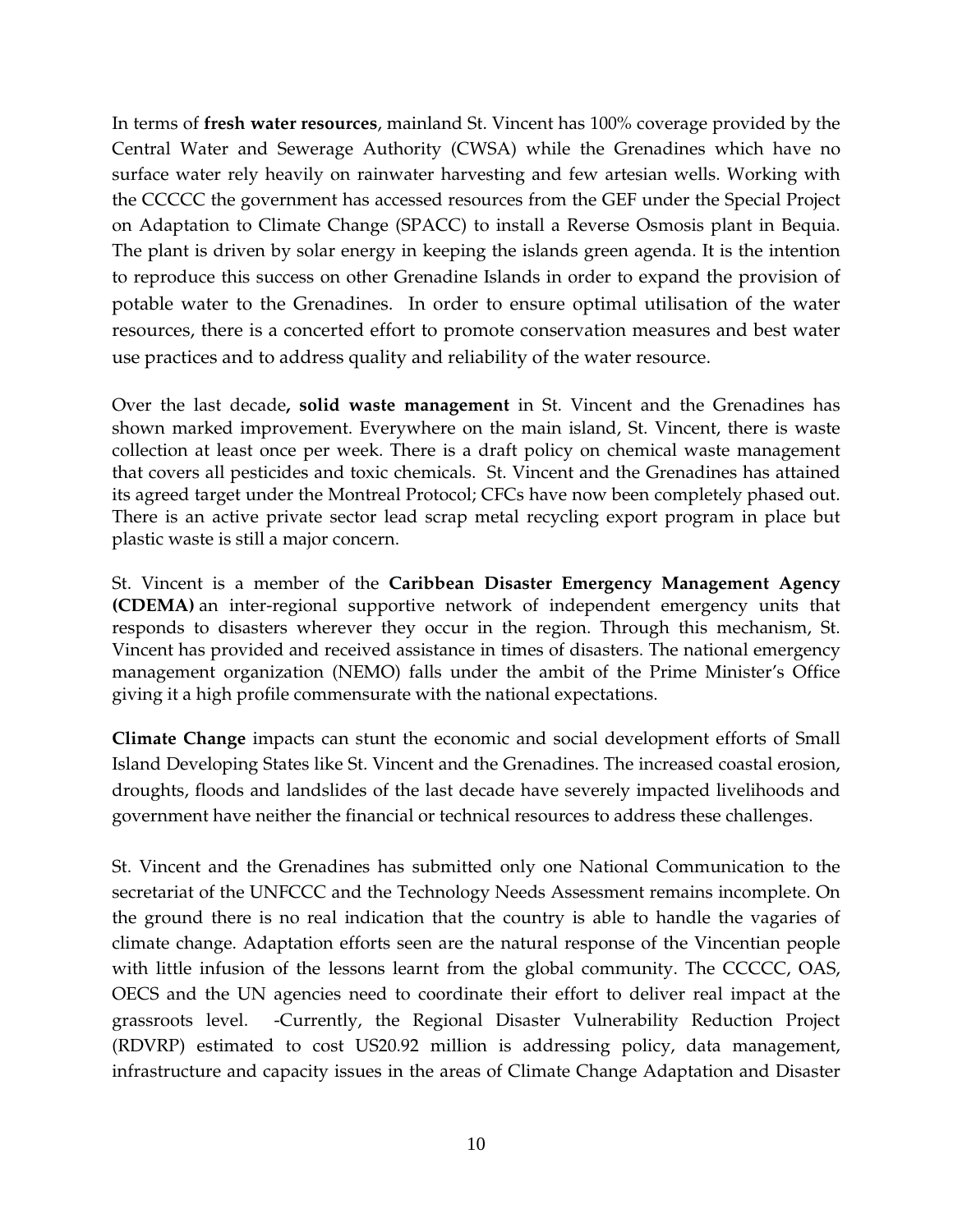Risk Management. A parallel project, the Pilot Project on Climate Resilience (PPCR) is addressing mainly infrastructural support in response to climate change and sea-level rise.

**Land** titling, property registry modernization, land tenure and the presence of the Possessory Titles Act 38 of 2004 requires some rationalization. The evolving OECS Land Policy (in progress 2013) is expected to help in this regard as the project addresses some of the more fundamental land issues facing SVG. The project goal is to achieve "*enhanced sustainability of development in the OECS - economic development, poverty reduction, social stability and the protection of environmentally sensitive areas - through the formulation, adoption and implementation of comprehensive land policies*." Parallel efforts are under way through the evolving National Physical Development Plan to establish environmental zoning, promote eco-tourism, manage urban expansion, protect coastal zones and control deforestation. Strategic interventions in this regard include restricting settlement on critical agricultural lands to ensure food security and agro-trade; enforce land-use zoning legislation to protect the critical ecological balance and bio-diversity.

Managing the **marine environment** and its resources is also a challenge. The country has a territorial sea of 12 nautical miles and an Exclusive Economic Zone (EEZ) and continental shelf of 200 nautical miles. Policing and protecting this resource is beyond the capability of the local Coast Guard. Criminal activities in these water and Cays are a growing concern.

The country has ratified the Marpol convention on pollution of marine resources by ships and the Cartagena convention and its protocol on Land Base Sources of Pollution (LBS).

**2.1.2.1 GAPS in BPOA Implementation**: Continuing failure to reduce grave environmental risk threatens to slow and even destroy progress of the last decade. Top on the list of priority areas for action under the BPOA is Climate Change. St. Vincent and the Grenadines has not responded to a number of its obligation under the UNFCCC.Beach monitoring under the Sand Watch programme out of the University of Puerto Rico reported coastal erosion exceeding 3m per year (2000-2006) on the north eastern end of St. Vincent. Other gaps or challenges include:

- Affording the needed technology to address climate change
- Managing waste such as used tires (St. Vincent still imports used tires) and electronics.
- The cost of managing small forest areas is often too high to be sustainable.
- Protecting the oceans require more than just a Caribbean Challenge**.**
- Protecting the country's marine resource**.**
- SVG does not have agencies with explicit responsibility for coastal zone management and climate change adaptation thus these areas (management of coastal and marine resources; CC and sea level rise) of the BPOA would be especially difficult to coordinate.

•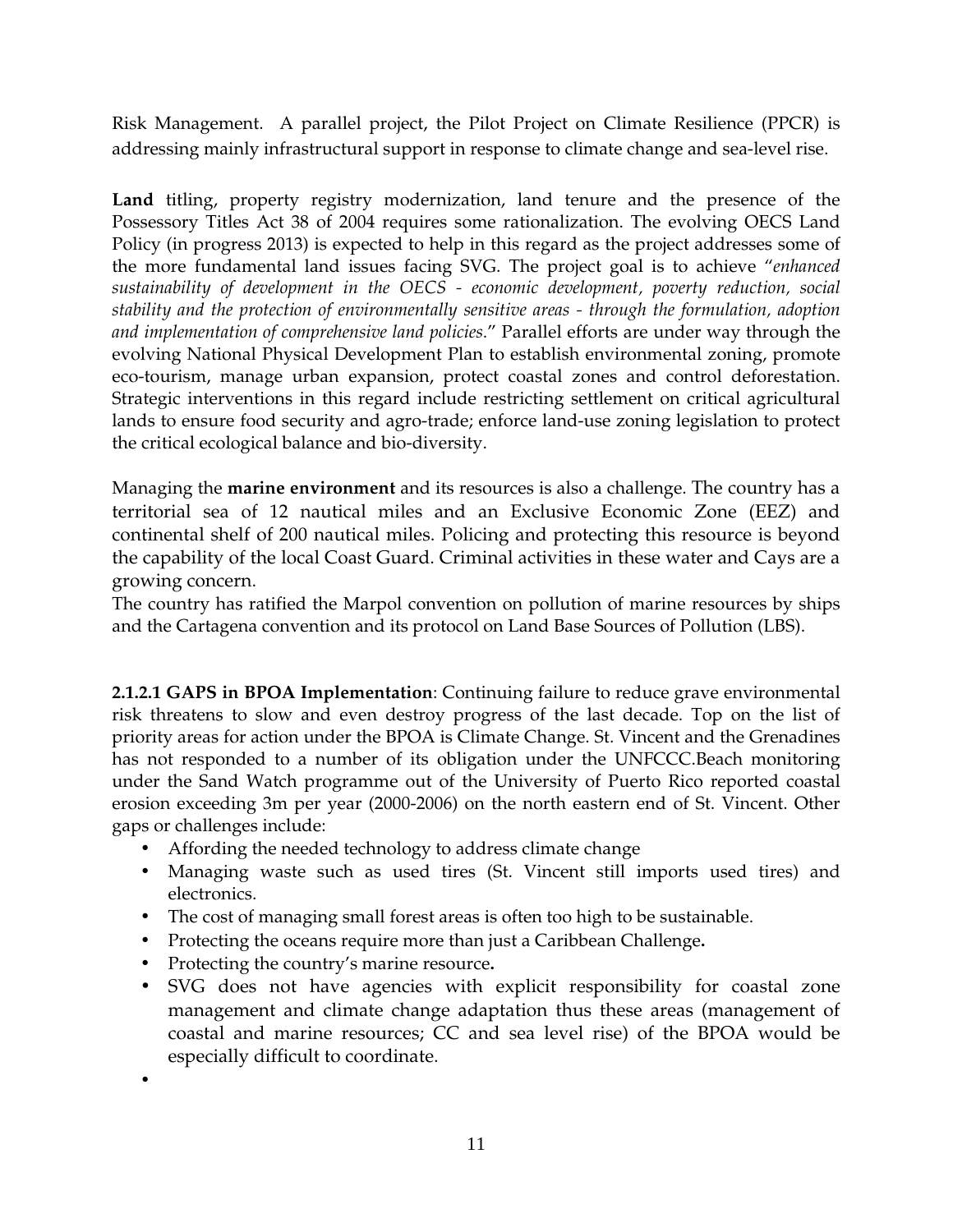**2.1.3 Social Sustainability:** The 'Education Revolution' of the last decade is a clear indication of Government's commitment to human resource development and ultimately, social sustainability. Between 2000 and 2010, education represented on average 16.8 percent of the total budget allocation of St. Vincent and the Grenadines. The commitment – 'No Child Left behind'- reflects the futuristic vision of a young democracy. Consistently high expenditure in Education has led to St. Vincent and the Grenadines surpassing the target of Millennium Development Goal number two (2) universal access to primary education. Not only has the country achieved universal access to primary education, but it has also achieved universal access to secondary education and now has its sight set on achieving universal access to early childhood education as a major thrust for social and economic development.

The Government of St. Vincent and the Grenadines has made a commitment towards achieving the **Millennium Development Goals** (MDGs) as a strategy to sharpen the increasingly challenging efforts of human advancement through poverty reduction. To this end, the following strategic interventions were enunciated:

- Formulate a National Poverty Reduction Strategy.
- Foster greater collaboration among public policymakers, civil society, private sector and academics to develop appropriate solutions to poverty.
- Strengthen the enabling environment for persons to become self-sufficient.
- Promote and facilitate the establishment of cooperatives as a mechanism for poverty reduction.

There is clear evidence that the government has pursued a pro-poor policy and strategy during the current decade in an effort to arrest and reduce poverty. The international economy which sets the parameter within which the country has to pursue its developmental objectives has not been auspicious to small primary producers seeking to diversify and transform. Yet in spite of the travail posed by the trading system to St. Vincent and the Grenadines, and its foreign exchange earning sector, there has been a reduction in abject poverty, and some improvement in living conditions measured on selected indicators like housing conditions, access to education an primary health care facilities<sup>3</sup>.

The **Housing** and Land Development Corporation (HLDC) has provided houses for a wide range of individuals based on their financial status: no- income houses for the underprivileged, lowincome houses and recently middle income houses. Overall, HLDC has constructed over 350 homes for Vincentians since 2002. The latest CPA indicated that >82% of Vincentians housing structure are adequate and that the remaining are likely to be houses built before 1970 that need

<sup>&</sup>lt;u>.</u> 3 SVG CPA Main Report 2007-2008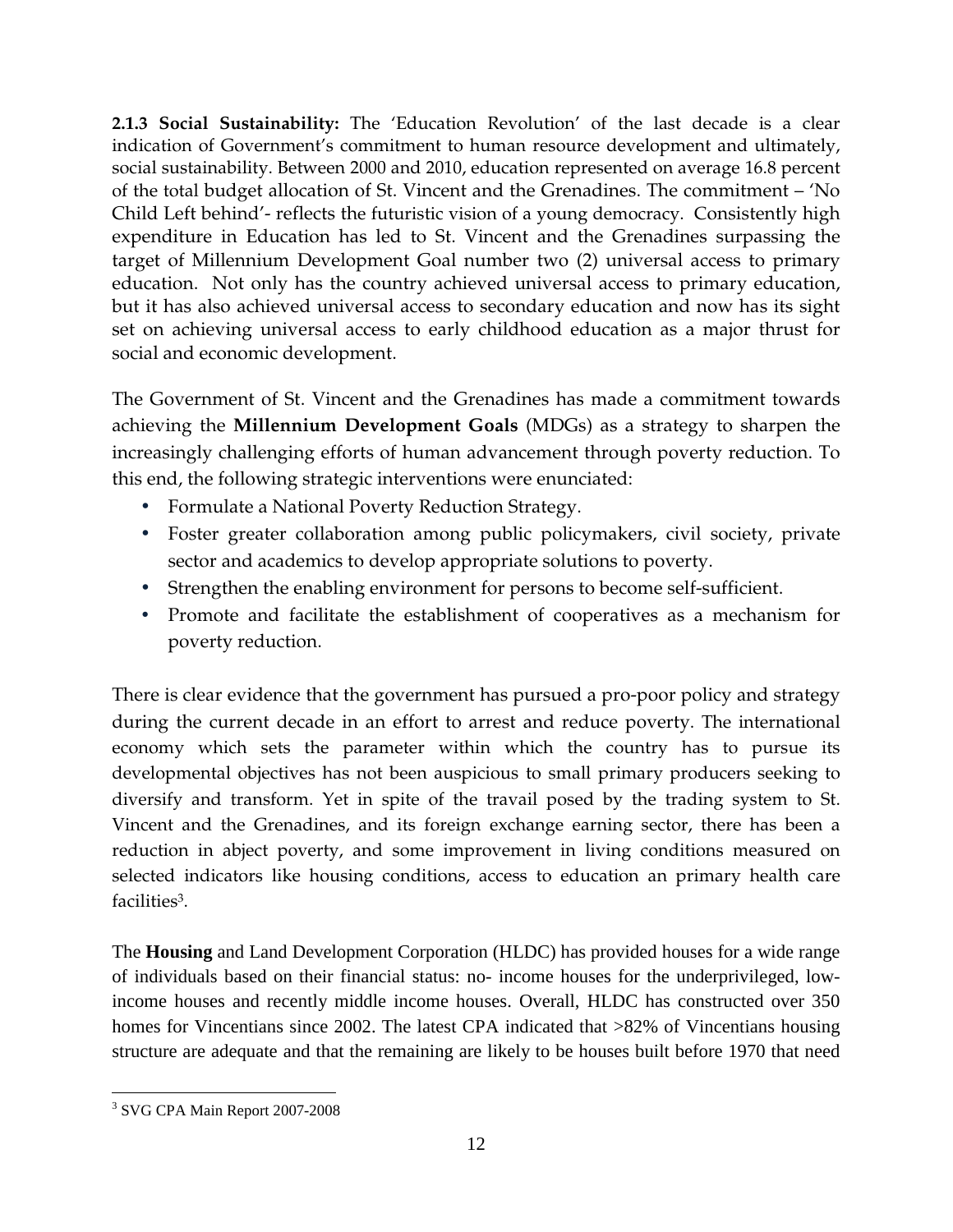to be replaced. Eighty five per cent of all homes are served with electricity from the grid while 96 % have access to running water and solid waste collection services.

**Primary Health care** is available to all Vincentians through district hospitals, community clinics and roving Family Nurse Practitioners who are primarily responsible for school health and diabetic and hypertensive care. Through the work of PAHO, one rural hospital is now being remodelled and retrofitted to meet the standards of the Smart Hospital. Government continue to strive to strengthen administrative capacity in the health sector, re-orient the primary health care system to create a more positive impact on the health status of the nation and expand secondary and tertiary health care services to include new treatment modalities.

School Health Care is provided through district Medical Officers and Family Nurse Practitioners. In addition to medical health there is a school feeding programme that targets children from financially challenged families. This programme is now moving into secondary schools.

**Inclusion and Access**: The long term development plan for St. Vincent and the Grenadines is an inclusive one that emanate from a vision of re-engineered economic growth to improve the quality of life for all Vincentians by enabling increased human and social development, promoting good governance, preserving the environment, build resilience to climate change, building national pride, culture and identity. Successful implementation of this plan depends on the allocation of financial, human and other resources and a collaborative approach with the private sector, civil society organisations (CSOs) and the Government.

This inclusive approach comes with the underlying assumption that the OECS integration process will continue to be a vital component of St. Vincent and the Grenadines development agenda.

The **Participatory Process** is reflected in the social contract between the government and civil society and the reintroduction of local government empowering grassroots people as the architect and implementer of their future.

The broad base nature of the National Economic and Social Development Council is yet another opportunity for ordinary people to be involved in decision making at very high level.

In the workings of all departments of government, civil society participation is encouraged. The preamble to the fundamental principles of the National Parks, Rivers and Beaches Authority states that "Implementation of the St. Vincent and the Grenadines Policy on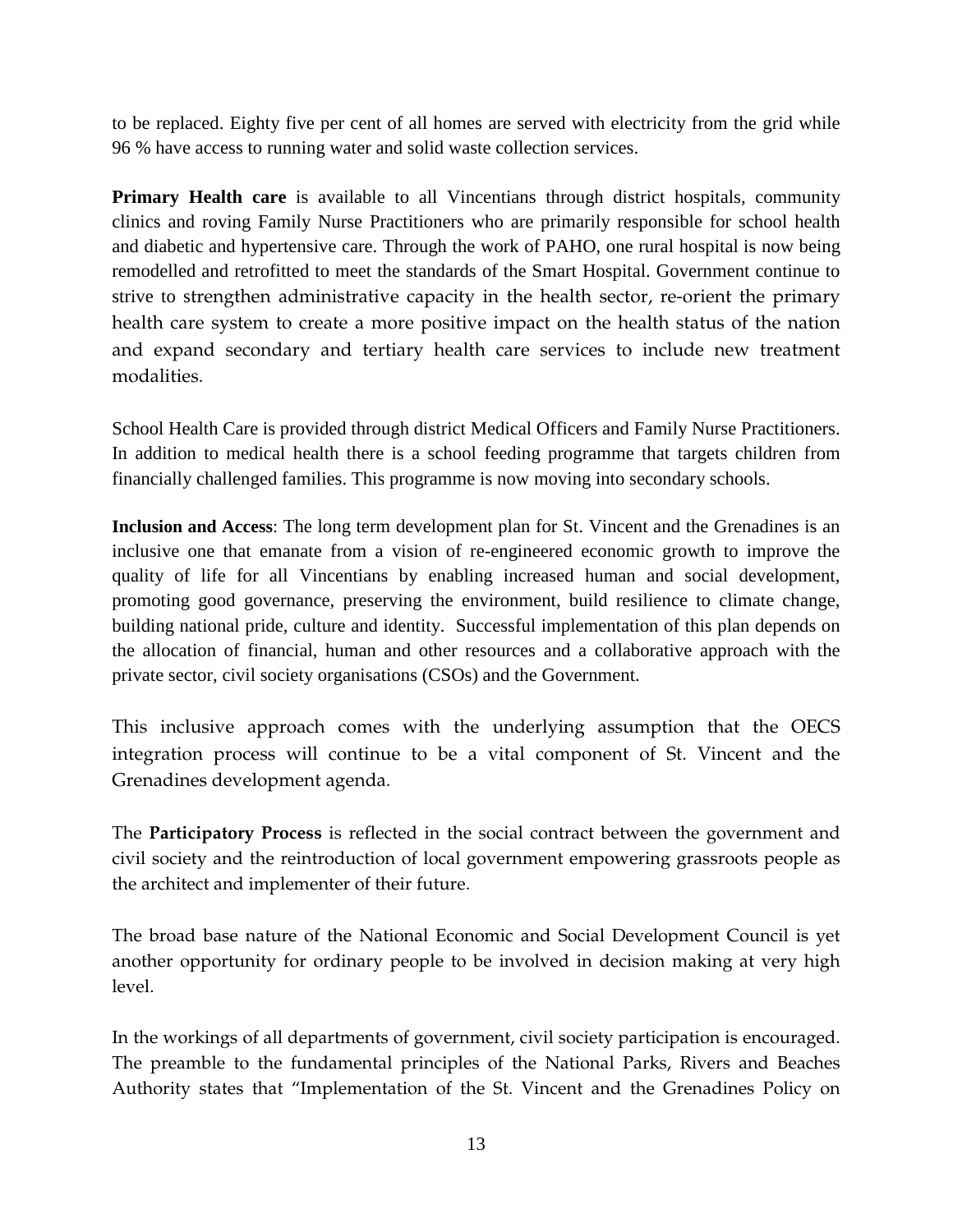Protected Areas Systems will be guided by the fundamental principle of participatory consultation and representation"<sup>4</sup> .

**Equity and Social Justice** is high on the development agenda of SVG. The government has established an office of Commerce and Intellectual Property Rights to safeguard producers and developers against illegal practices. Land titling is under scrutiny and anyone laying claim to lands without proper title must file a writ in the Court. The legal department is now studying the *Nagoya Protocol on Access to Genetic Resources and the Fair and Equitable Sharing of Benefits Arising from their Utilization (ABS). This is a supplementary agreement to* the Convention on Biological Diversity already ratified by the country.

**Human Resource Development** is a critical element in the development equation of young democracies like St. Vincent and the Grenadines. It is vital to quality production required by a competitive marketplace; it promotes social cohesion and maintains cultural integrity. St. Vincent and the Grenadines therefore accords priority to the development of requisite skills and competencies for productivity and economic growth, and ultimately the enhancement of the quality of life of all Vincentians. The education system therefore encourages greater participation in Science, Technology, Engineering and Mathematics (STEM).

**Transport and Communications:** St. Vincent and the Grenadines has a number of small airports most on reclaimed lands. These two factors (size and location) make them extremely vulnerable to sea-level rise and storm surge associated with climate change. These airports are inadequate to meet the need of an evolving island state. The small but modern seaport is also inadequate. Government has embarked on the development of a modern international airport but there is still the need for supporting infrastructure – road network, hotel and conference facilities and an organized production and processing system for locally grown foods.

Saint Vincent and the Grenadines is an original member of the Eastern Caribbean Telecommunications Authority (ECTEL) which was established by the Governments of five Eastern Caribbean states (Commonwealth of Dominica, Grenada, Saint Christopher and Nevis, Saint Lucia,) to promote market liberalization and competition in telecommunications of the contracting states. A National Telecommunications Regulatory Commission (NTRC) has been established in SVG to complement the work of ECTEL.

Three telecommunications companies have agreement with the government of SVG; they are Kelcom International, Digicel (SVG) Limited and Cable & Wireless. All three companies provide modern high speed internet connection service across the island but Kelcom does

<sup>&</sup>lt;u>.</u> 4 SVG National Parks and Protected Areas System Plan 2010-2014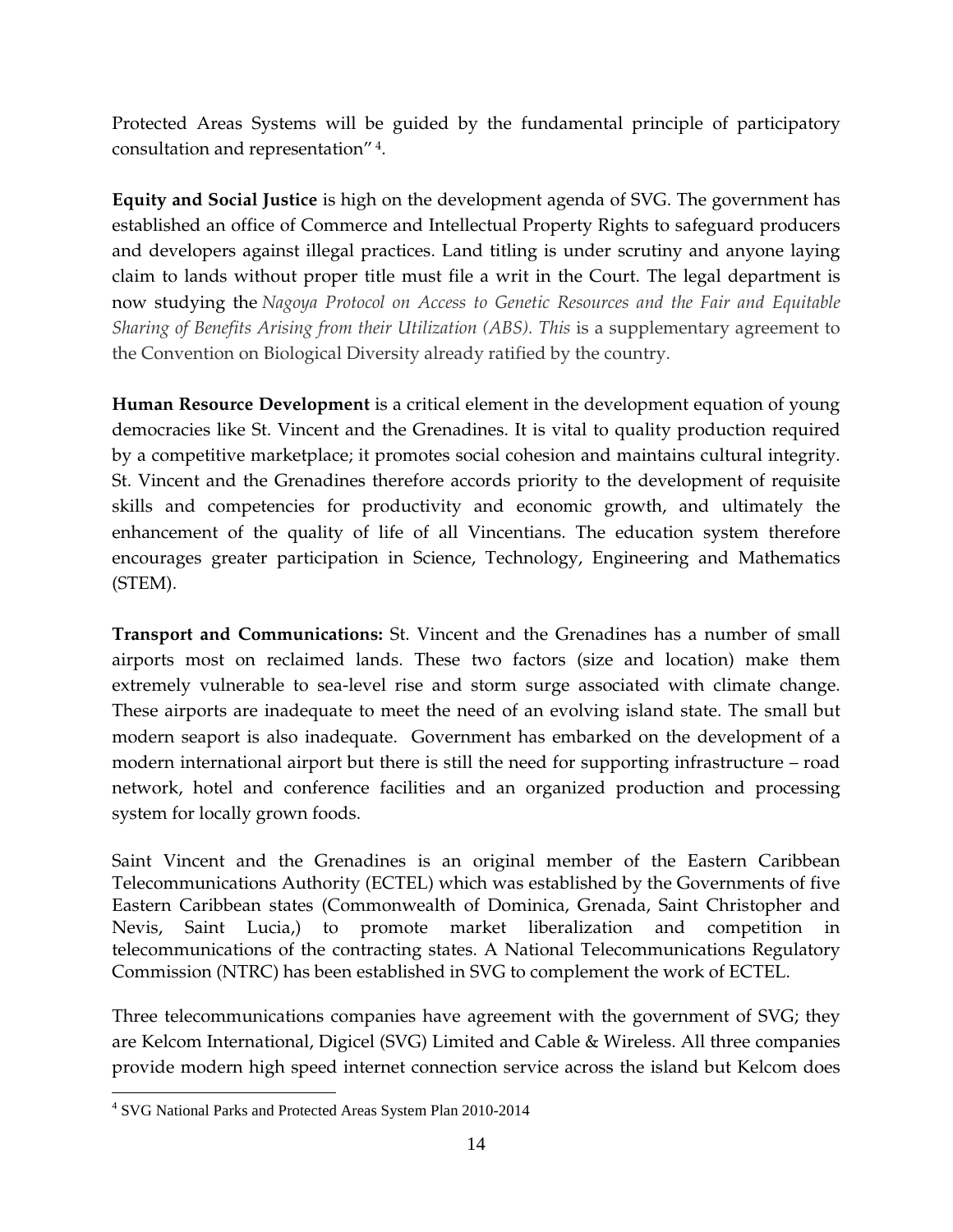not offer telephone service. Although the services are of acceptable standard and there is active competition among the providers, the cost of the service is still not attractive to entrepreneurs.

**2.1.3.1 GAPS in BPOA Implementation**: St. Vincent and the Grenadines affords access to primary and secondary education for all eligible Vincentian. However, there is not 100% enrollment of eligible students. The state must address this gap.

There is a mechanism in place for monitoring the progress and success of the MDGs, however, some targets do not lend themselves to the national monitoring mechanism. It is therefore possible that the country may lose grounds without being cognizant of the decline.

Private sector participation in state development initiatives is not very visible. Given the private sector contribution to economic growth and the claim that SVG is a participatory democracy this anomaly is worthy of closer examination.

**3.0 Political Commitment**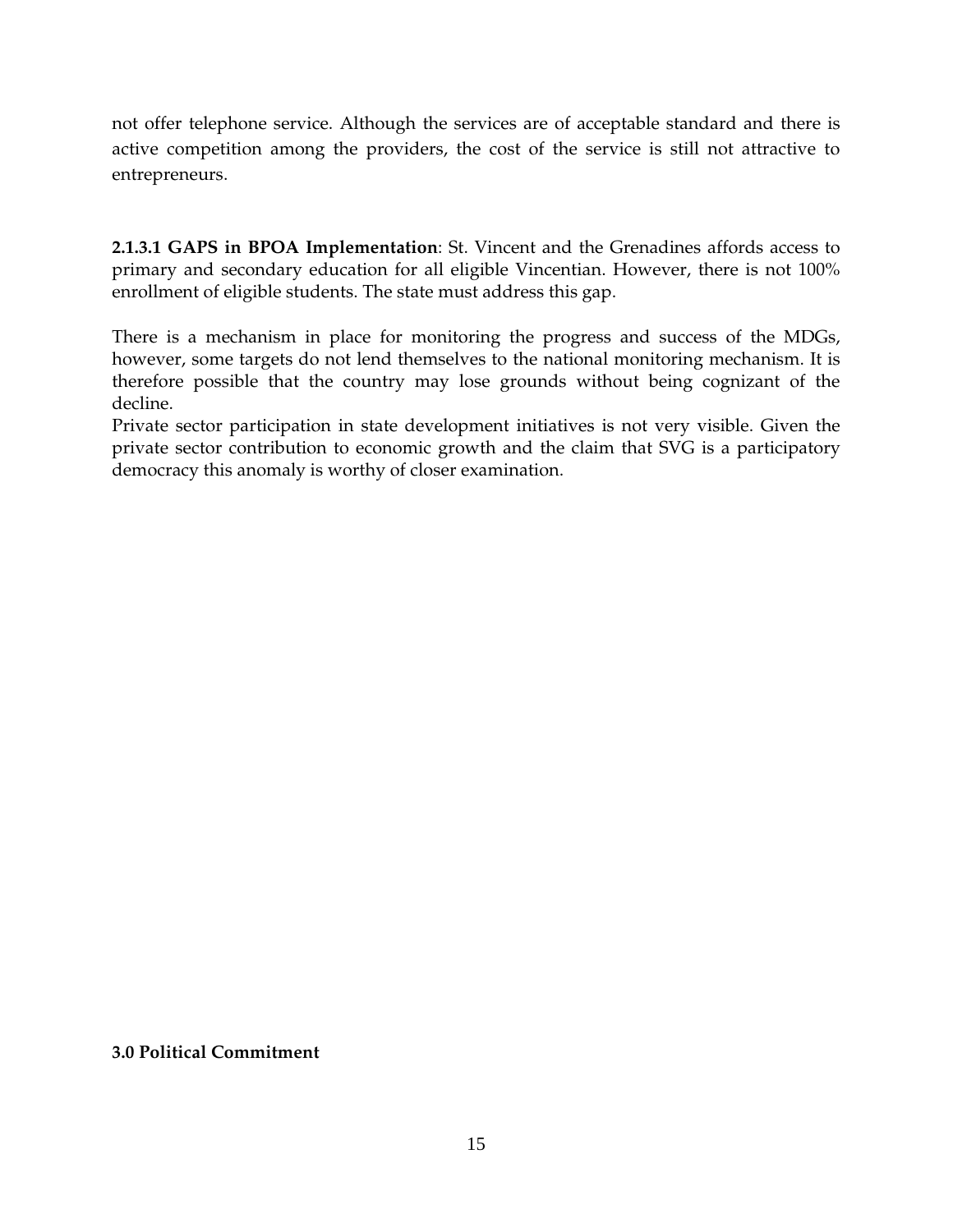**3.1 National and Local Level Commitment**: The Government of St. Vincent and the Grenadines is committed to sustainable development in which private enterprise flourishes. Citizens are afforded the opportunity to realize their full potential and to achieve a good quality of life. The Government assumes the role as facilitator and regulator of economic and social development and sometimes as the owner and manager of economic services/enterprises in which equality of treatment is paramount.

Government remains committed to the further development of the International Financial Services Sector as a viable component of its economic diversification thrust.

Over the last ten years, the sector has been hampered by an inability to penetrate new frontiers, an impact emanating from globalization. Despite these challenges, Micro and Small Enterprises (MSEs) exhibited some levels of growth owing to easier access to credit and other business support services provided by government.

Government objective is to enhance private sector development and entrepreneurship, thereby stimulating economic growth and contributing to poverty alleviation. It recognizes that the development of the private sector is essential for building a good investment climate for sustainable wealth creation.

The government has created four vital institutions to facilitate business generally and in specific sectors, namely, the Centre for Enterprise Development (CED), Invest SVG (formerly National Investment Promotions Inc.), the Tourism Authority, and the Ministry of Agriculture. Government has also been investing considerable time and resources to ensure that the Customs Department and the St. Vincent and the Grenadines Port Authority deliver quality services at competitive prices.

One of the basic human needs is the ability to have appropriate shelter. The Government of St Vincent and the Grenadines has committed resources to provide adequate housing to the lower and middle-income earners and most recently, to no-income earners. In addition to constructing houses on lands owned by Government, persons with privately owned lands are able to have low-income houses constructed on these lands.

**3.2 Regional and Sub-regional Commitment**: St. Vincent and the Grenadines remains committed to the structure and function of the OECS. As stated in the treaty, the government is convinced that at this time it is necessary to deepen the level of integration and the pursuit of a common economic purpose which has obtained under the Treaty of Basseterre 1981 and the Agreement Establishing the East Caribbean Common Market. Further, the government is mindful of its obligations toward the wider grouping of the CARICOM Single Market and Economy to seek to achieve the fullest possible harmonization of foreign policy among the Member States*,* to seek to adopt wherever possible, common positions on international issues*,* and to establish and maintain, wherever possible, arrangements for joint overseas representation and common services. St. Vincent is committed to the establishment of the Economic Union as a single economic and financial space; to be an institutional forum to discuss and facilitate constitutional, political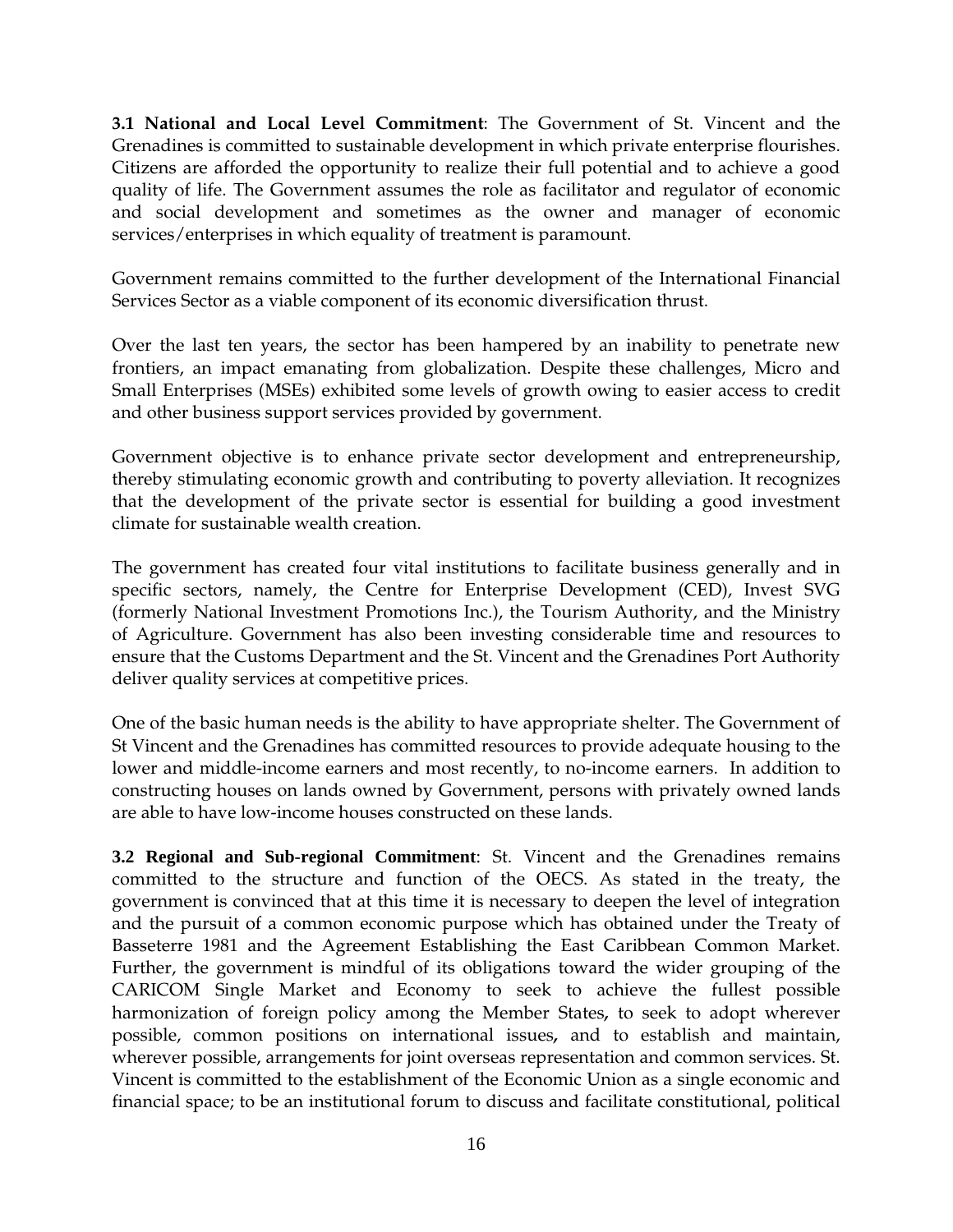and economic changes necessary for the successful development of Member States and their successful participation in the regional and global economies. To this end, St. Vincent and the Grenadines is committed to the Eastern Caribbean Supreme Court, the Eastern Caribbean Central Bank, and the Eastern Caribbean Civil Aviation Authority.

St. Vincent and the Grenadines continue to honour its obligation under the St. Georges Declaration of Principles for Environmental Sustainability.

In the wider region, SVG maintains its membership and commitment to CARICOM and its organs, the University of the West Indies, and the Caribbean Development Bank.

**International Commitment**: The Petrocaribe oil alliance, a commitment of some Caribbean states with Venezuela to purchase oil on conditions of preferential payment, expanded its association in 2013 forging links with the Bolivarian Alliance for the Americas (ALBA), to go beyond oil and promote economic cooperation. St. Vincent and the Grenadines is committed to this partnership.

The country's commitment to the Commonwealth, its obligations under the various multilateral agreements and its varied bilateral agreements remains strong as St. Vincent and the Grenadines continue to function as a global partner with countries that shares its developmental ideals.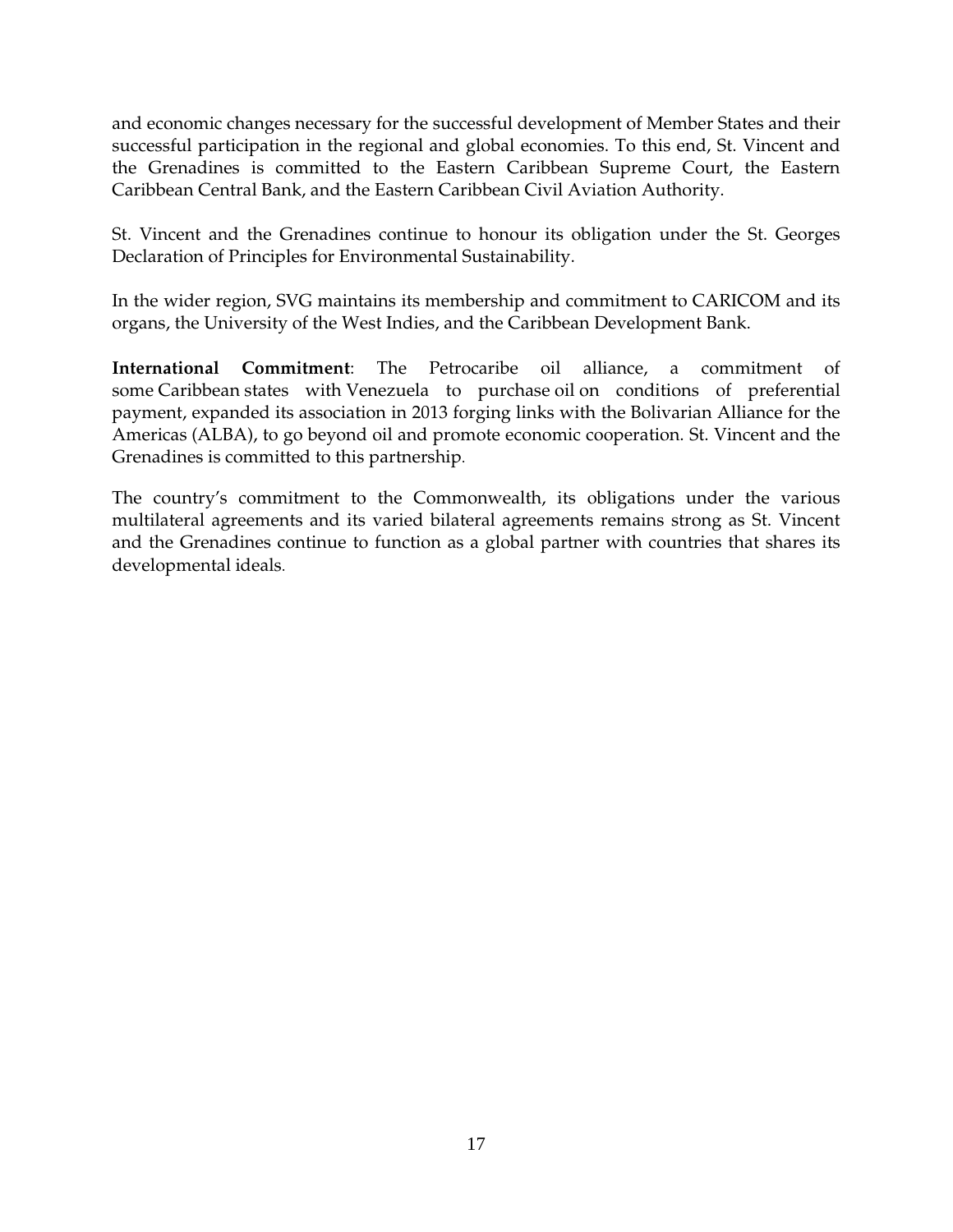## **4.0 New and Emerging Challenges**

**4.1 Trade**: The global economic and political environment is increasingly characterized by emerging trading regimes, fierce trade competition and increased challenges to peace and stability. Together, with the increased uncertainties that the world faces, these can prove to be overwhelming especially for resource-deficient states such as St. Vincent and the Grenadines

St. Vincent and the Grenadines has a relatively open economy and therefore relies on export income to create jobs, buy imports, and maintain an overall healthy balance in external accounts. Furthermore, the country is fiscally dependent on international trade transactions for revenue to finance government operations and increase external debt payments. Trade is intertwined with development policy goals as one of the cogs in the engine for socioeconomic growth and development.

**4.2 Crime**: During the last five years, reasonable progress was made in the policing of crime and improving national security. Government articulated a 14- point strategy in the fight against crime. A critical component is the establishment of the National Commission on Crime Prevention (NCCP).

**4.3 Decline in Agriculture Production**: The loss of the banana market in Europe forced many farmers out of agriculture. Consequently, some banana farms have been subdivided and converted to housing. The result is a decline in agriculture production that threatens food security, livelihoods and the economy. The demand for higher standards in the market place has not helped the farmers.

**4.4 Dwindling ODAs and Soft Loans**: Although St. Vincent and the Grenadines has not been declared a middle income country, ODAs and soft loans have diminished over the last five years. The government has therefore been forced to mobilize domestic resources to meet its development needs in keeping with commitment four of the Monterrey Consensus. However, the corresponding international financial flows, external debt relief and technology cooperation for development has not been forthcoming.

**4.5 Attracting industry and managing industrial processes**: The emerging investment policy setting poses some unique challenges for SVG in its search for low-carbon investment. The critical interface between investment and development – foreign investment and poverty – calls for a new investment development paradigm. The country now needs to match its human capital with needed skill sets and identifying appropriate technology to manage the new wave of chemical waste.

The high transaction cost including the high cost of energy is a deterrent to transnational corporations seeking tax havens to pioneer development. In this regard, the government of St. Vincent and the Grenadines is exploring geothermal energy and the expanding of its existing hydro electricity generation plants.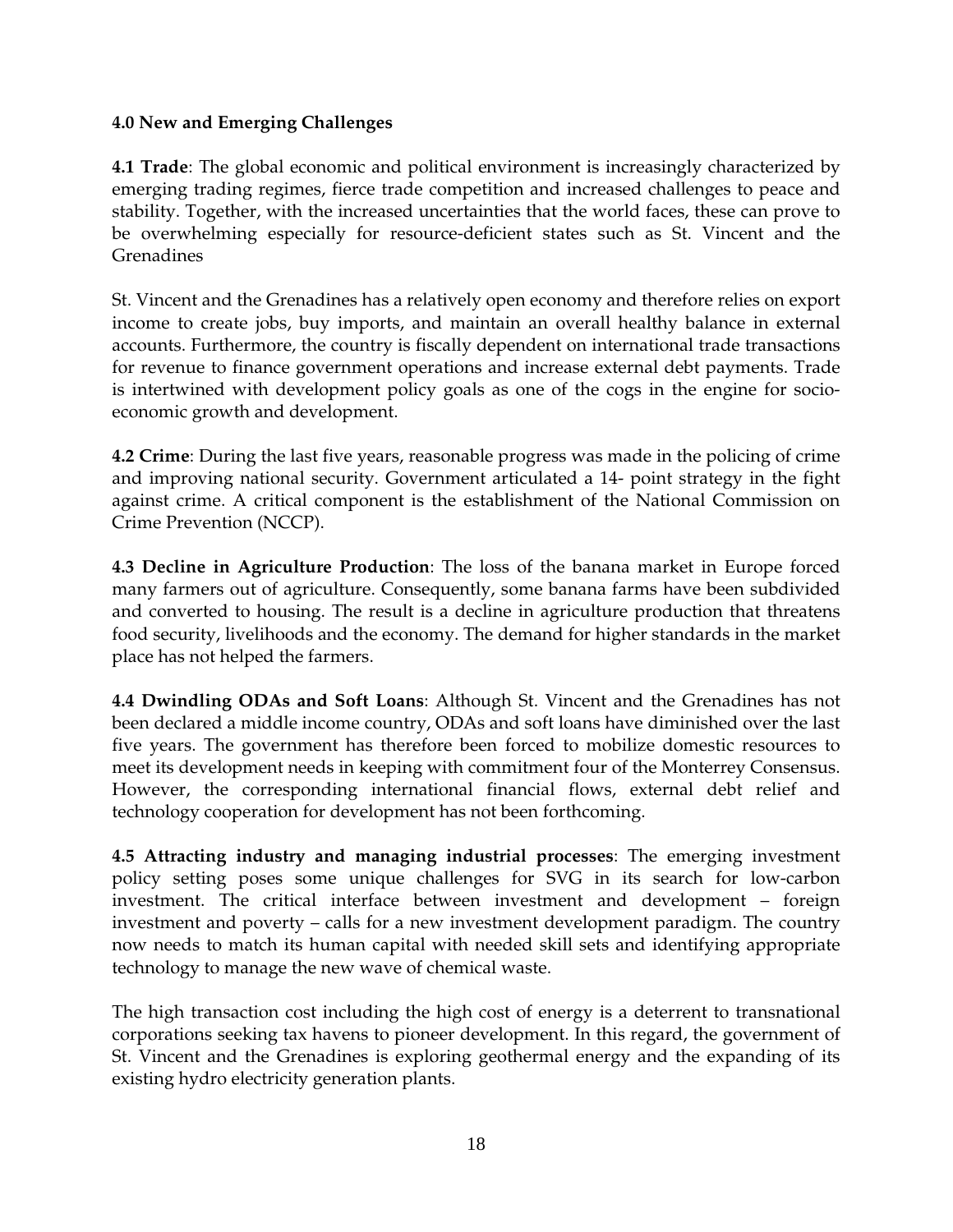**4.6 Understanding Sustainable Development**: Sustainable development in St. Vincent and the Grenadines is a sectorial matter handled in a piece wise rather than a holistic manner. There is therefore a need to build a common understanding at the grass roots level that creates action around sustainable development issues like how can we help people move out of poverty and get good jobs while protecting the environment; or how can we build better transportation systems that allow us all to get where we want to go, without causing too much congestion and pollution.

**4.7 Managing Information at the Regional and Local Level:** Regional centres like CDEMA, CIMH, CARICOM and CCCCC all generate information for regional consumption, however, the data formats are not consistent nor the timing appropriate for effective action. Penetrating the Information overload often prove challenging.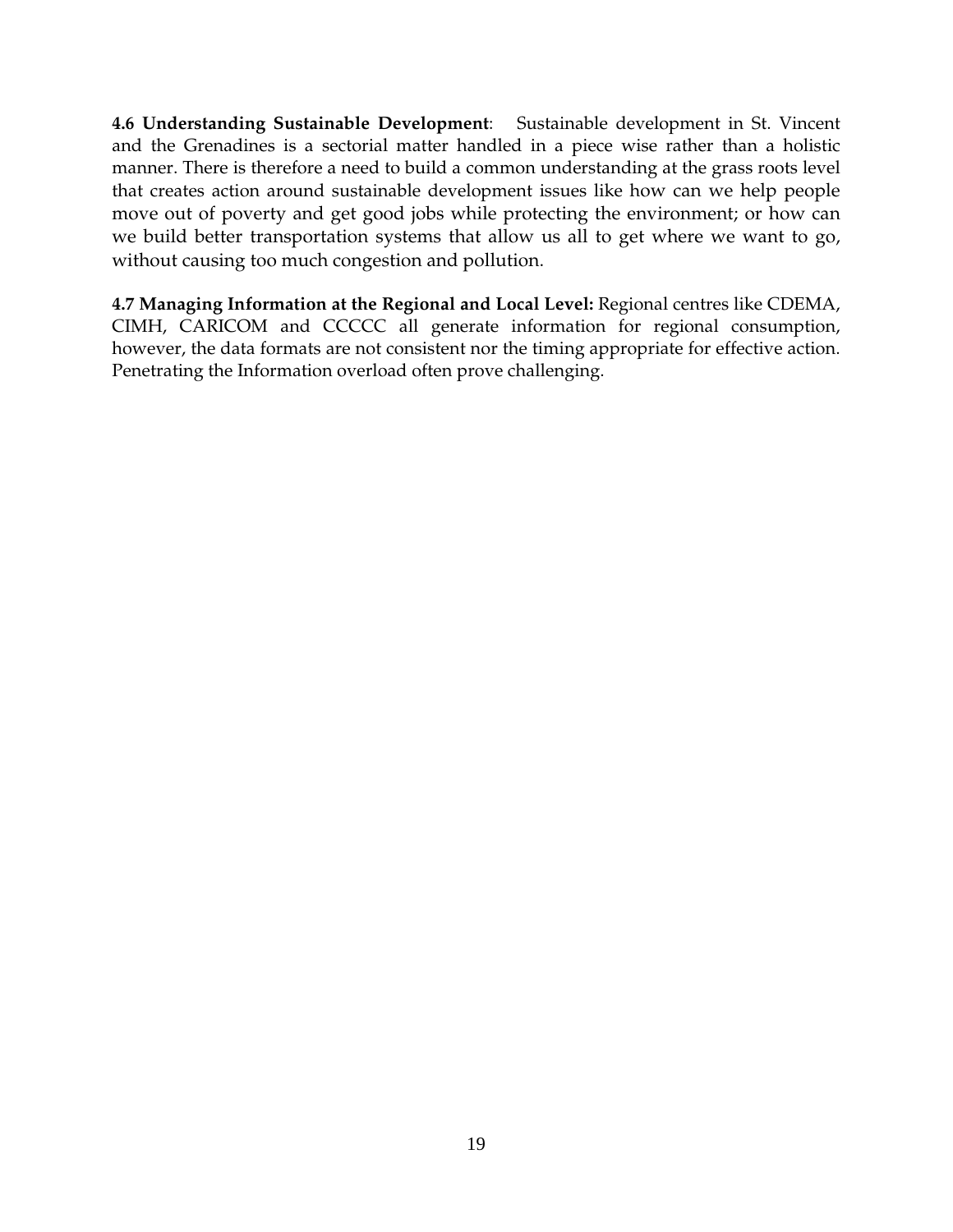**5.0 Priorities for Sustainable Development:** One of the main outcomes of the Rio+20 Conference was the agreement by member States to launch a process to develop a set of Sustainable Development Goals (SDGs), which will build upon the Millennium Development Goals and converge with the post 2015 development agenda. Given the varying levels of achievement of the MDGs and the BPOA among SIDS (Agenda 21 for the rest of the world) and the current development challenges facing many countries – climate change and economic instability, a significant amount of work is still needed on the various permeations of the post 2015 development agenda and the proposed SDGs. Any development agenda of this nature must retain and emphasize the special vulnerability (economic, physical, and social) of SIDS. Many SIDS have been 'graduated' from concessionary aid and are now considered middle income countries (MIC). Such designation of convenience does not change the reality of SIDS.

St. Vincent and the Grenadines has done better than average as it pertains to its commitment under the BPOA and MDG. However, there is still unfinished work, therefore, adding a completely new list of development strategies and targets without the appropriate analytical tools and financial mechanism to implement and monitor these new development goals will frustrate the development effort of SVG and SIDS in general. The proposed development goals therefore, must, as suggested,

- Be based on Agenda 21 and the Johannesburg Plan of Implementation.
- Fully respect all the Rio Principles.
- Build upon commitments already made.
- Contribute to the full implementation of the outcomes of all major summits in the economic, social and environmental fields.
- Focus on priority areas for the achievement of sustainable development, being guided by the outcome document.
- Address and incorporate in a balanced way all three dimensions of sustainable development and their inter-linkages.

 **5.1 SVG Post 2015:** During the medium term (2010-2012) Government's overarching objective was to stabilize the economy while at the same time addressing issues of poverty reduction and promoting social participation. Government sought to achieve this objective through the following:

- The maintenance of macro-economic fundamentals of a stable currency, low inflation, fiscal prudence, enhanced competitiveness and increased productivity.
- The placement of social equity at the center of consideration in the fashioning of economic policy, so that no group is excluded from the benefits of economic development.
- The consummation of the "single market" elements of the Caribbean Single Market and Economy (CSME).
- The pursuance of a policy of balanced growth which is sustainable and which reduces inequality and creates long-term employment.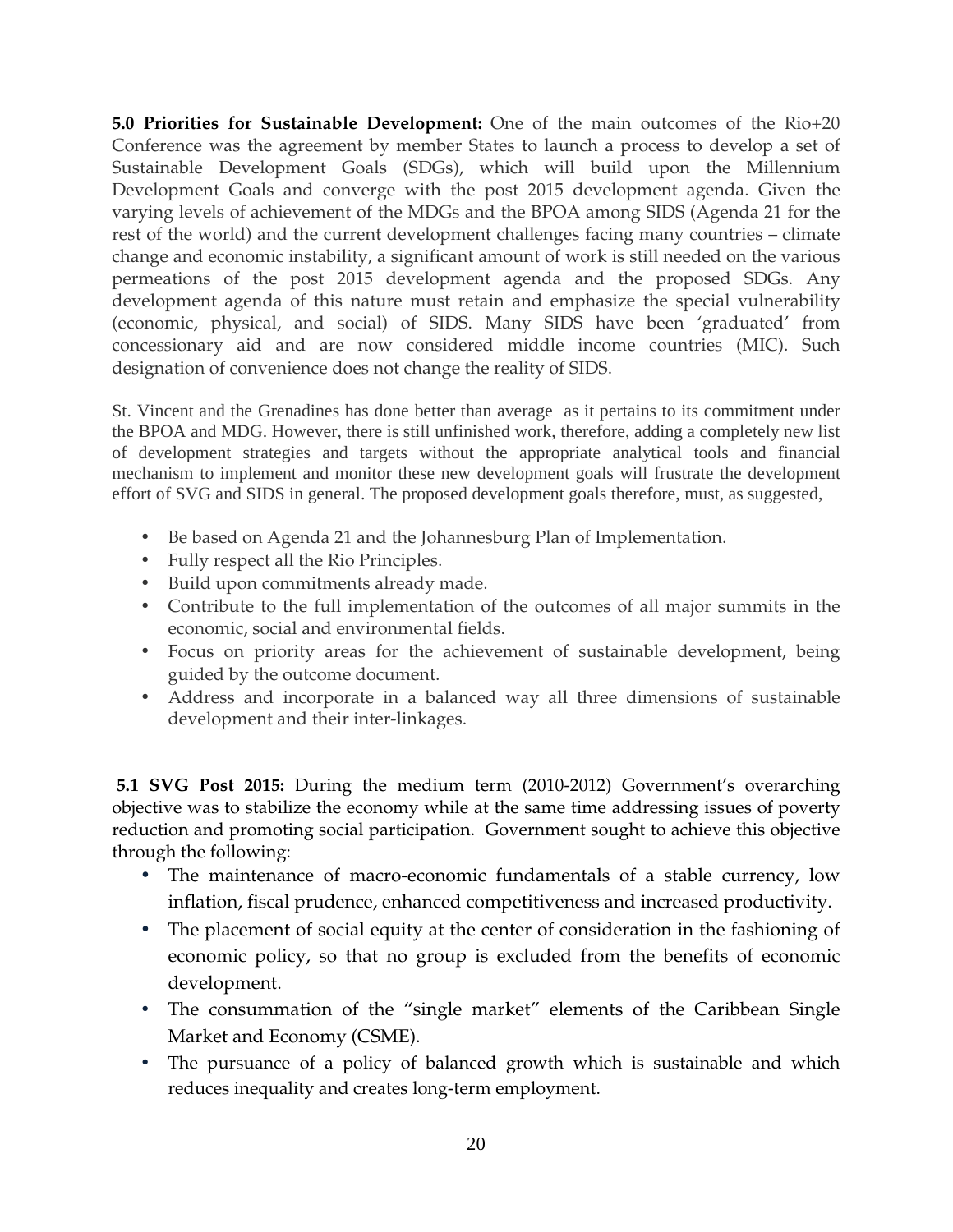Looking ahead, the development agenda for St. Vincent and the Grenadines as outlined in the draft National Economic and Social Development Plan (NESDP) 2010-2025, has been built around five (5) strategic goals:

- Re-engineering Economic Growth
- Enabling Human and Social Development
- Promoting Good Governance and Public Administration
- Improving physical Infrastructure and Preserving the Environment
- Building national Pride, Identity and Culture

**5.1.1 Re-engineering Economic Growth:** Since the decline of the banana industry due to trade regulations, the economy of SVG has struggled to maintain viability and growth. "Reengineering" the economy is government's approach to stabilizing and growing the economy. Some key components of the re-engineering process include agricultural diversification, debt management, modernization of public finance, tax incentives and improving the investment climate to attract foreign investment.

The Government of St. Vincent and the Grenadines is modernizing its Public Finance Management System (PFM) to include a new Finance and Administration Act and Regulations, an Audit Act, a Procurement and Contract Administration Act and Regulation and Government Asset Regulations Act. All capital projects will be fully appraised to determine their potential to contribute to government's objectives of promoting economic growth and or reducing poverty.

Due diligence will be conducted on all private investors/financiers who are involved in partnership with the government on any project. The government aims to minimize financial risks by adopting appropriate policies and most importantly by controlling the size of the debt itself and the cost of servicing the debt. Over the medium-to-long-term Government aims to restrict the public debt to no more than 75% of GDP which is the level which it considers to be sustainable for St. Vincent and the Grenadines.

The Government is working in line with CARICOM energy policy to change the national energy mix to include a higher percentage of renewable energy thus saving on foreign exchange and investing in home grown initiatives that will buttress the economy.

**5.1.2 Enabling Human and Social Development**: The overarching view is that education and job creation are the catalyst for social development. Responding to this view, the government has piloted the education revolution with a high degree of success. What has not been so successful is the job creation component. Government has established a Small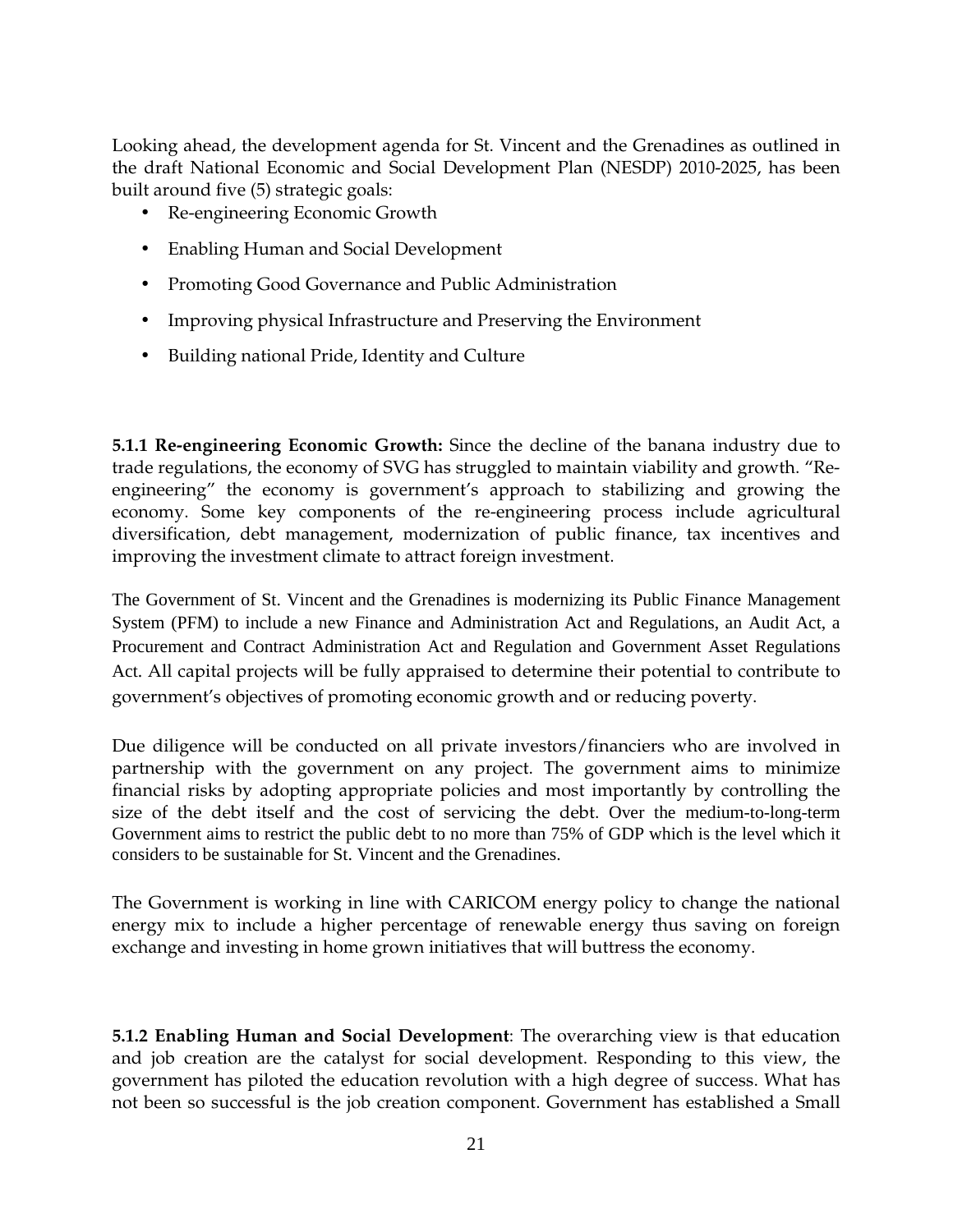Business Enterprise that provides micro financing to address this challenge. In addition, a not for profit, St. Vincent Youth Business Trust has been established that provide training and some degree of financing to young entrepreneurs.

Some partnerships in this area include the Chamber of Industry and Commerce support to small business development matching entrepreneurs with funding opportunities. The OECS Business Council, NESDEC and the non-state actors are also partners in this venture.

Although there is relatively high unemployment especially among school leavers, extreme poverty is more an anomaly than a Vincentian phenomenon. This is due in part to the social dynamics where people look out for their neighbors and there are several churches and voluntary organizations giving aid to indigent persons.

**5.1.3 Promoting Good Governance and Public Administration**: Participation and inclusivity, valuable in their own right, also improve the quality of policy and their implementation and reduce the probability of future upheaval<sup>5</sup>. The government of St. Vincent and the Grenadines have long recognized this as an essential prerequisite for growth, as it facilitates the adoption of sound development policies. The Development Plan promotes public sector reform, the strengthening of civil society, and greater public confidence in the judicial and legal system. In this context the plan calls for enhanced accountability, transparency, effectiveness and efficiency in the provision of public goods and services.

National Security is at the core of social stability and is therefore accorded high priority in SVG. Authorities are concerned with the global nature of terrorism and the consequences for SIDS.

**5.1.4 Improving Physical Infrastructure and Preserving the Environment:** There is a national building code that sets standards for infrastructure development and government often assist needy persons with building material in addition to construction of low-income homes. The emerging international airport is being built to the most rigorous standard since it must meet international standards to attract airlines.

<sup>&</sup>lt;u>.</u> <sup>5</sup> Human Development Report 2013. The Rise of the South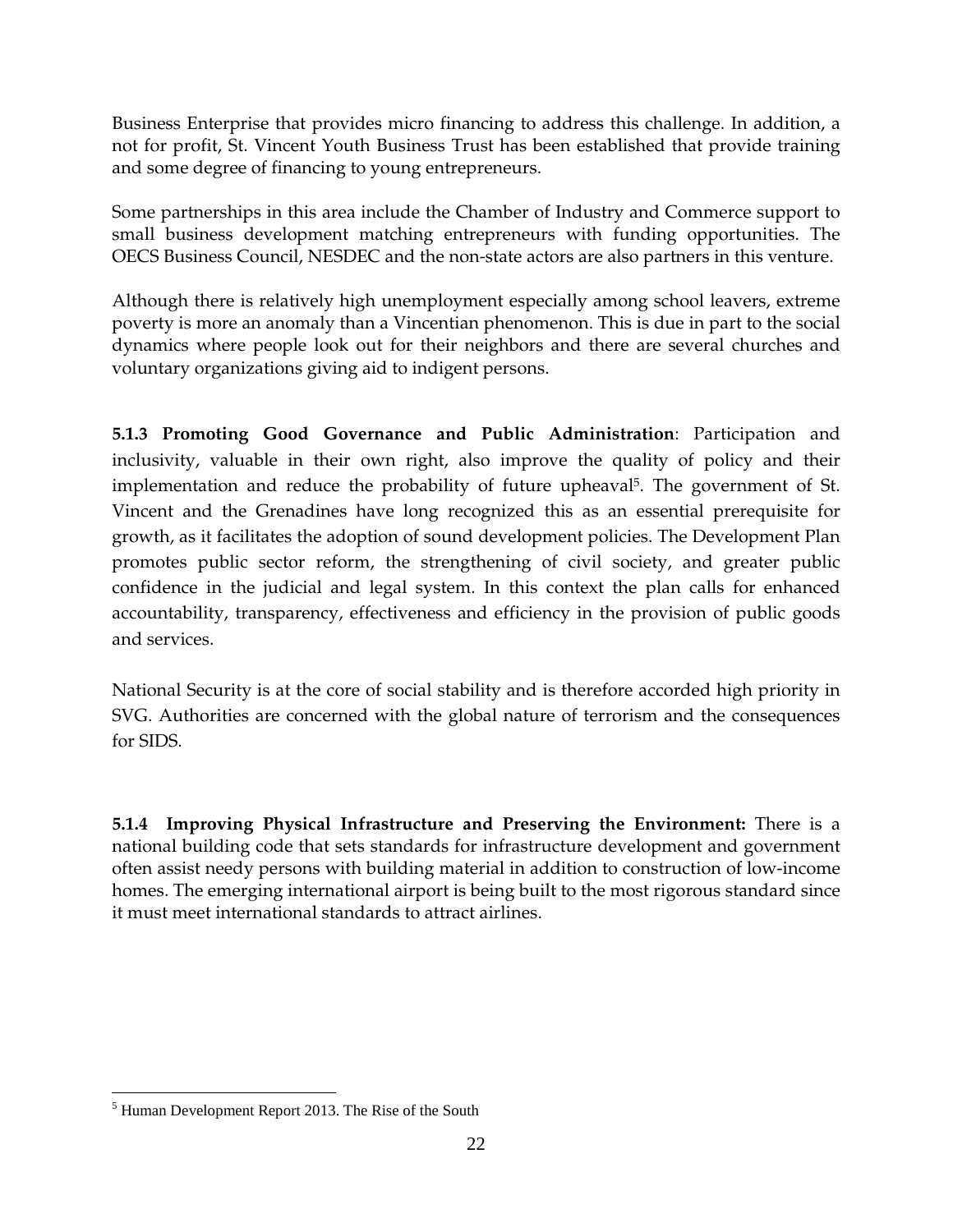In all of these construction efforts, the planning authorities have several tools at their disposal including the Environmental Impact Assessment geared at protecting both the environment and the investor. The country has ratified several Multilateral Environmental Agreements and is making concerted effort to adhere to the obligations.

Government recognises that in order to reduce the dependence on imported fuel, a multidimensional approach (political, regulatory, financial, technical and policy) is required. Given pricing volatility, environmental concerns and uncertainty surrounding supplies and the potential for causing economic shock to economies, this Plan proposes a partnership with the private sector in the implementation of the Energy Plan.

**5.1.5 Building National Pride, Identity and Culture:** Culture is essential for providing a sense of identity and belonging and is central to social and economic renewal. The strategy therefore is to encourage greater participation and involvement in nation building; encourage civic education in national development; and strengthen avenues for self-expression in culture.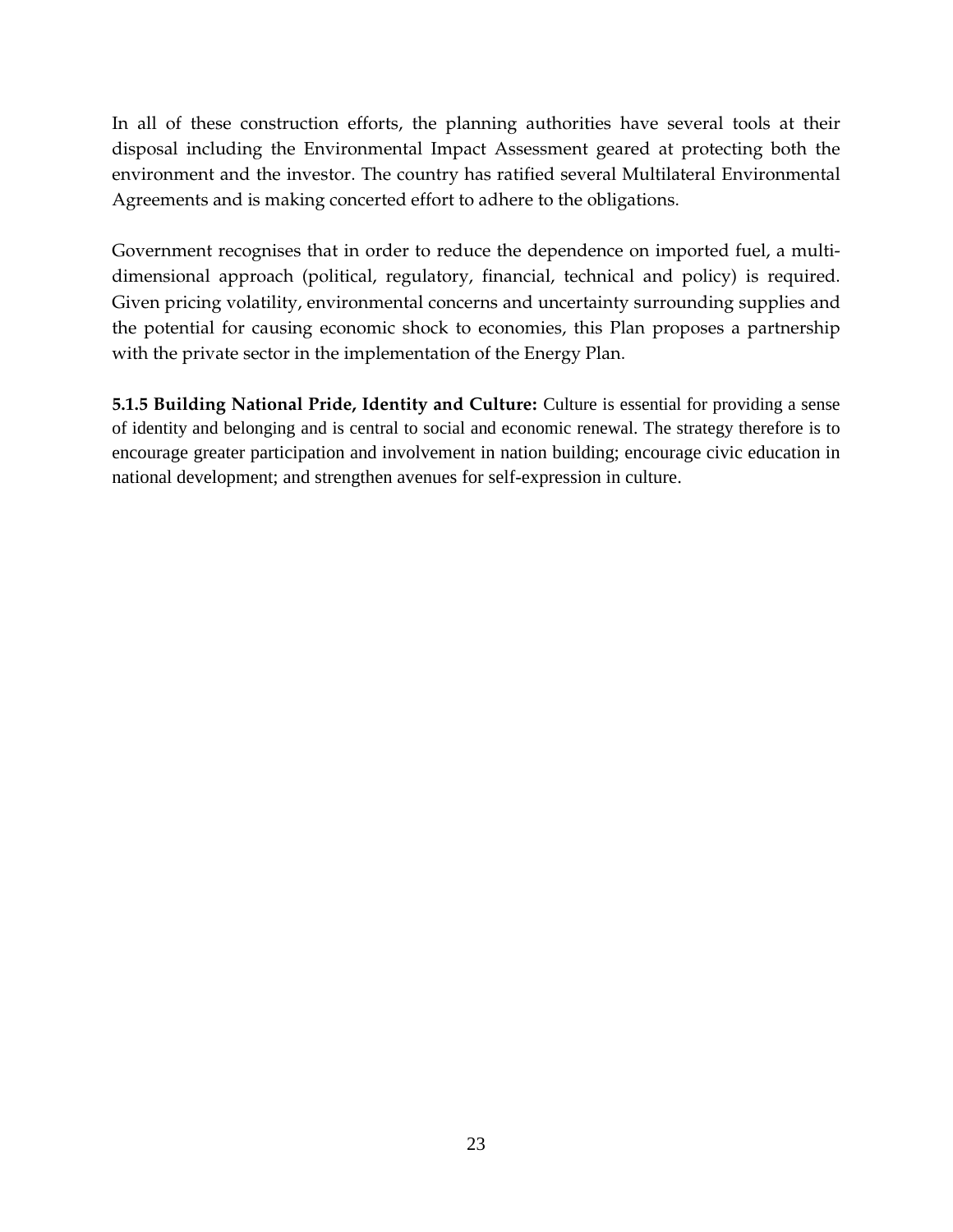## **6.0 Conclusion**

**The** population of St. Vincent and the Grenadines is relatively young: in 2001(latest official figures – 2010 population census not available)  $> 30\%$  of the population was under 15 years of age. The majority of those persons would now be part of the active work force.

The global economic situation continues to be unstable causing even greater challenges for small, open and vulnerable economies like SVG. As a result, economic and social sustainability continues to be problematic. The environment continues to be negatively impacted by climate change and population pressures.

Maintaining the current level of economic and social stability and responding positively to the growing young population call for a re-engineering of the economy and all-inclusive governance. Further efforts and stronger global partnership for development are needed to accelerate progress and reach the goals by 2015.

For St. Vincent and the Grenadines, sustainable development post 2015 call for:

- A new fiscal management plan based on market access and commitment to elements of the Monterrey consensus.
- Respect and supported for the OECS Economic Union and the ECCB by other regional and international financial institutions.
- Job creation that transforms the economy and encourage inclusive growth.
- A pragmatic and scientific focus on climate change and biodiversity management.
- A results based performance system supported by good governance with shared goals and targets.
- Stronger partnership to support movement of people, goods and finance.
- SGDs that build on the MDG and the gains made thus far.

In a globalized world, sustainable development is impossible without genuine partnerships at all levels. Government has initiated a social contract with civil society and has been proactive in their inclusion in decision making at the local level. There is need for more private sector partnerships with government to raise local capital in support of sustainable development.

At the regional and sub-regional level, there is a plethora of functional and necessary organizations (ACS, CARICOM, CARIFORUM, CDB, CDEMA, ECCB, CRFM, CCJ, CSME, OECS, OAS, and UWI) which are important to the sustainability of the region. Many of these institutions are underfunded rendering them less effective than intended but their value to SD has been proven.

On the wider hemispheric and global level, the following issues need to be thoroughly ventilated and amortized as appropriate.